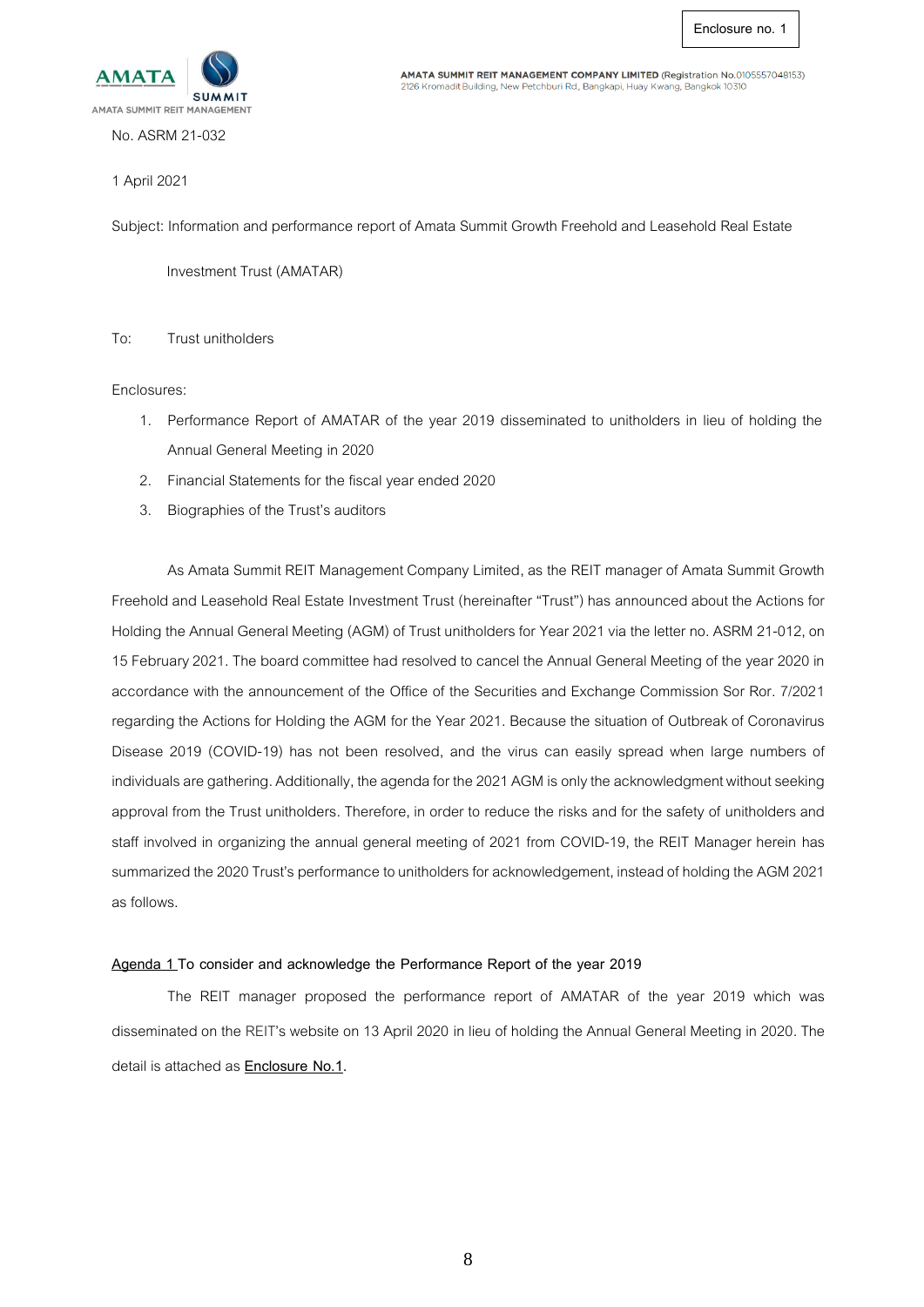**Agenda 2 To consider and acknowledge the REIT's Operating performance for the year 2020, highlight in managing the REIT and future management direction,**

The REIT manager has summarized the performance of the REIT for the year 2020, from 1 January 2020

to 31 December 2020 as follows.

| Highlights of 2020                  |                   |
|-------------------------------------|-------------------|
| Authorized capital                  | 3,478.69 MB       |
| Number of units Trust               | 357,890,000 units |
| Par value per unit trust            | 9.72 Baht         |
| <b>Total Assets</b>                 | 4,934.95 MB       |
| <b>Total Liabilities</b>            | 1,337.55 MB       |
| Net Assets                          | 3,597.39 MB       |
| Total Income                        | 363.76 MB         |
| Proportion of loans to total assets | 24%               |
| Net Assets Value per unit           | 10.0516 Baht      |
| Occupancy rate                      | 86%               |

The REIT has invested in properties consisting of the factory buildings for 88 units with total rented space about 160,586.52 square meters located on the land with total area of 224 rai, 1 ngan 82.1 square wah, more detail can be described as follows;

| Type of Investment                       | Location                                     | <b>Land Area</b><br>(Rai-Ngan-Sq.<br>wah) | Area of<br>factory<br>building<br>(Sq.m.) | Fair value as of 31<br>December 2020 | Value Invested by<br>the REIT |
|------------------------------------------|----------------------------------------------|-------------------------------------------|-------------------------------------------|--------------------------------------|-------------------------------|
| 1. Freehold<br>for 25 buildings          | Amata City<br>Industrial                     | $61 - 2 - 85$                             | 48,408.00                                 | 1,866.00 MB                          | 1,619.38 MB                   |
| 2. Leasehold 30 year<br>for 60 buildings | Estate<br>Chonburi                           | 153-3-49                                  | 105,516.02                                | 2,594.20 MB                          | 2,992.61 MB                   |
| 3. Leasehold 30 year<br>for 3 buildings  | Amata City<br>Industrial<br>Estate<br>Rayong | $8 - 3 - 48.1$                            | 6,662.50                                  | 163.80 MB                            | 180.97 MB                     |
| Total                                    |                                              | 224-1-82.1                                | 160,586.52                                | 4,624.00 MB                          | 4,792.96 MB                   |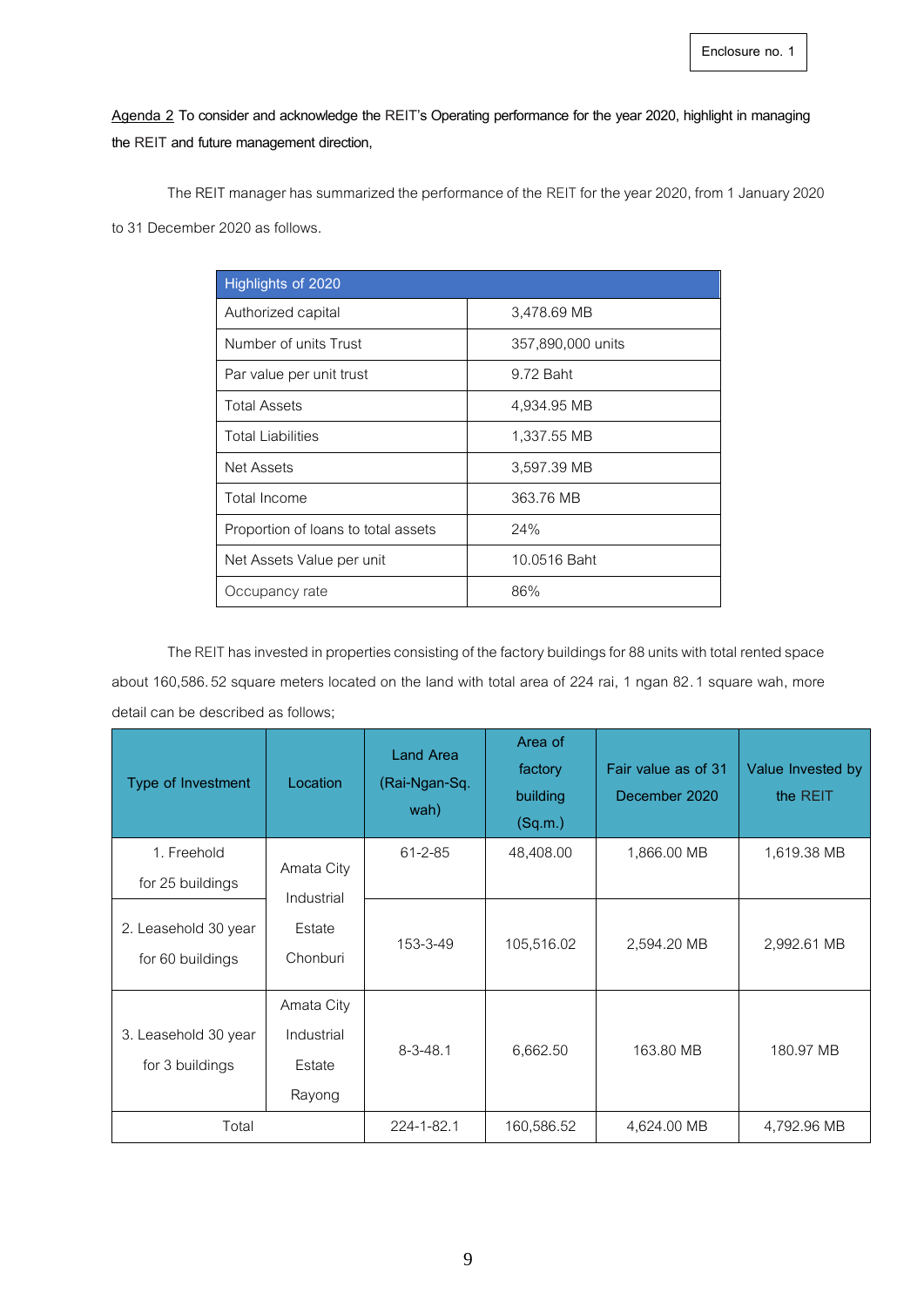The REIT is the owner of the properties or holder of leasehold right of the land, buildings and utility systems. A policy of the REIT in order to make the benefits from the invested properties is to lease out to tenants. The REIT Manager has employed Amata Summit Ready Built Co. , Ltd. to be the property manager for making contact and procuring customers and those interested in the services and/of space of the properties invested by the REIT. However, the REIT will enter into a lease agreement with the lessee directly, in which lease agreement is standardized in accordance with the similar criteria and conditions of the agreement made with every lessee. As of 31 December 2020, the remaining terms of the lease agreement of the key properties invested by the REIT are as shown in the table below**.**

|                 |                       |                          | (unit: percent) |
|-----------------|-----------------------|--------------------------|-----------------|
| Lease Agreement | Amata City Industrial | <b>Amata City</b>        | Total           |
| expired in year | Estate Chonburi       | <b>Industrial Estate</b> |                 |
|                 |                       | Rayong                   |                 |
| 2564            | 40.46                 | 0.00                     | 38.95           |
| 2565            | 33.78                 | 51.32                    | 34.44           |
| 2566            | 23.86                 | 48.68                    | 24.78           |
| 2567            | 1.00                  | 0.00                     | 0.96            |
| 2568            | 0.90                  | 0.00                     | 0.87            |

Source: Amata Summit Ready Built Co., Ltd. arranged as of 31 December 2020 Remark: percentage is calculated per the total areas that has tenants.

In term of customers, most of the customers in Amata City Industrial Estate Chonburi and Amata City Industrial Estate Rayong are foreign investors undertaking the business in Thailand. Over 56 percent are Japanese. Other 44 percent consists of Asian (20%), American (14%), European (8%) and Thai and others (2%). The statistic shows an increasing trend in Asian tenants, there is more Asian tenants than in the prior year, in which most of Asian tenants are Chinese investors. This sign is benefit to the REIT because it is showing that the tenants of the REITare various classified by nationality, they are not mainly Japanese like in the past anymore.

When classifying the REIT's tenant using business type, it is found that the tenants come from various kind of industries, such as industrial processes particularly packaging, plastic modeling, automotive industry, consumer goods and so on. Summary of information of the tenants during the period from 1 January 2020 to 31 December 2020 classified by Nationality and type of businesses could be presented as follows.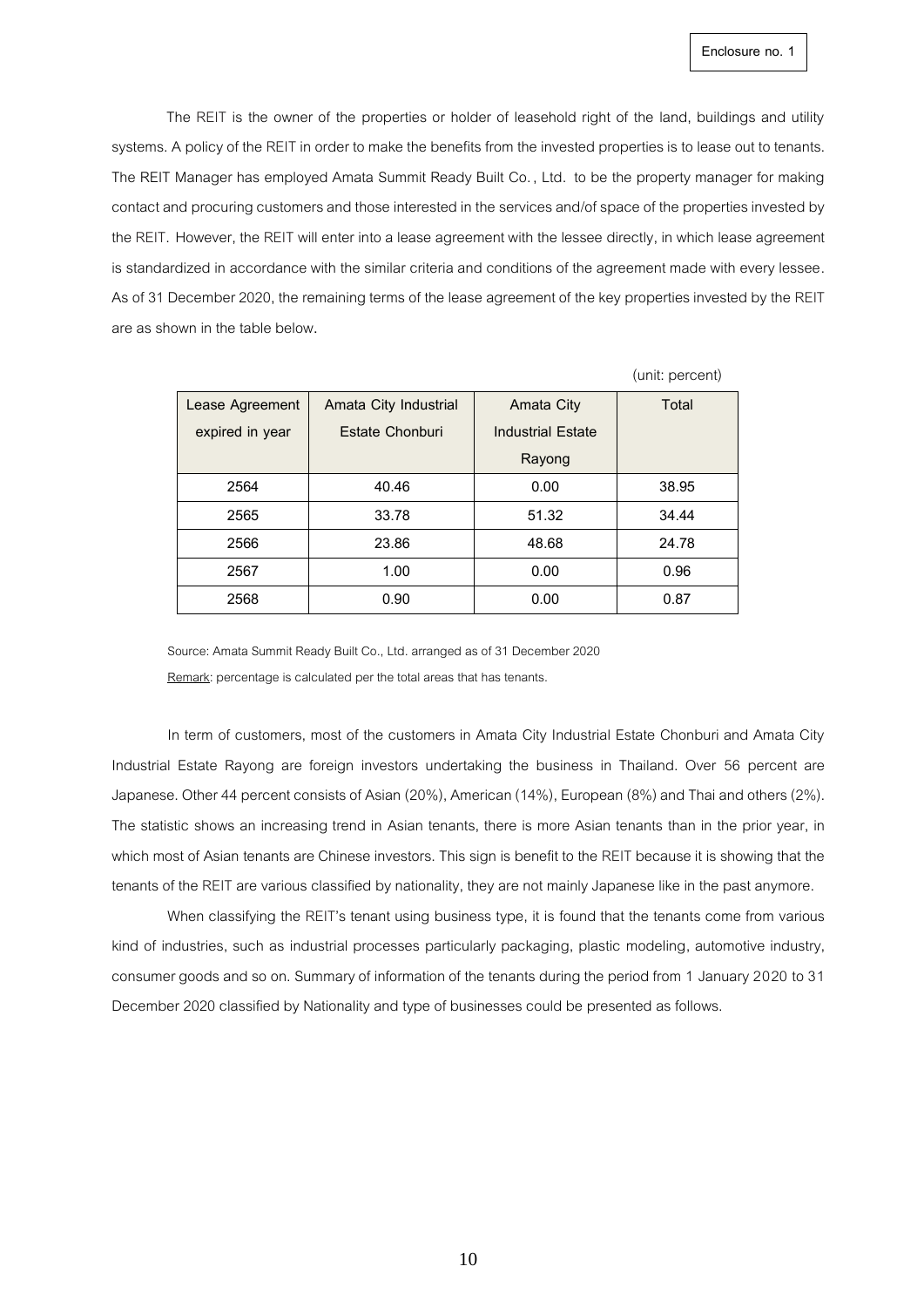

Source: Amata Summit Ready Built Co., Ltd. arranged as of 31 December 2020

Moreover, the average occupancy rate of the REIT in 2020 is 86 percent decreasing from 2019 which the occupancy rate in 2019 was 90 percent. The average rental rate for 2020 is 217.50 baht per square meter decreasing from 219 baht per square meter in previous year, as the REIT discounted the rent for some tenants who got adverse impacts from the COVID-19 outbreak.

#### **Highlight in managing the REIT and future management direction**

1) Highlight in managing the REIT

In 2020 The REIT investing in Freehold and Leasehold Real Estate has proceeded various important activities as follows.

- **1.1 Borrowings** -none-
- **1.2 Reduction of capital** -none-

#### **1.3 Distribution payment**

In 2020, Trust had paid the distribution to unitholders 3 times, in which the total distribution equaled 0.515 baht per unit or 94.11 percent of adjusted net income. The distribution is complying with the Trust Deed in which the distribution to the unitholders shall not less than 90% of adjusted net profit and not over 4 times per fiscal year

#### **1.4 Repair and Maintenance work**

In 2020, the REIT had employed professionals in repairing and maintaining invested properties following the yearly repair and maintenance plan. It is to ensure that all the properties of the REIT are in the good condition and always ready for generating the income.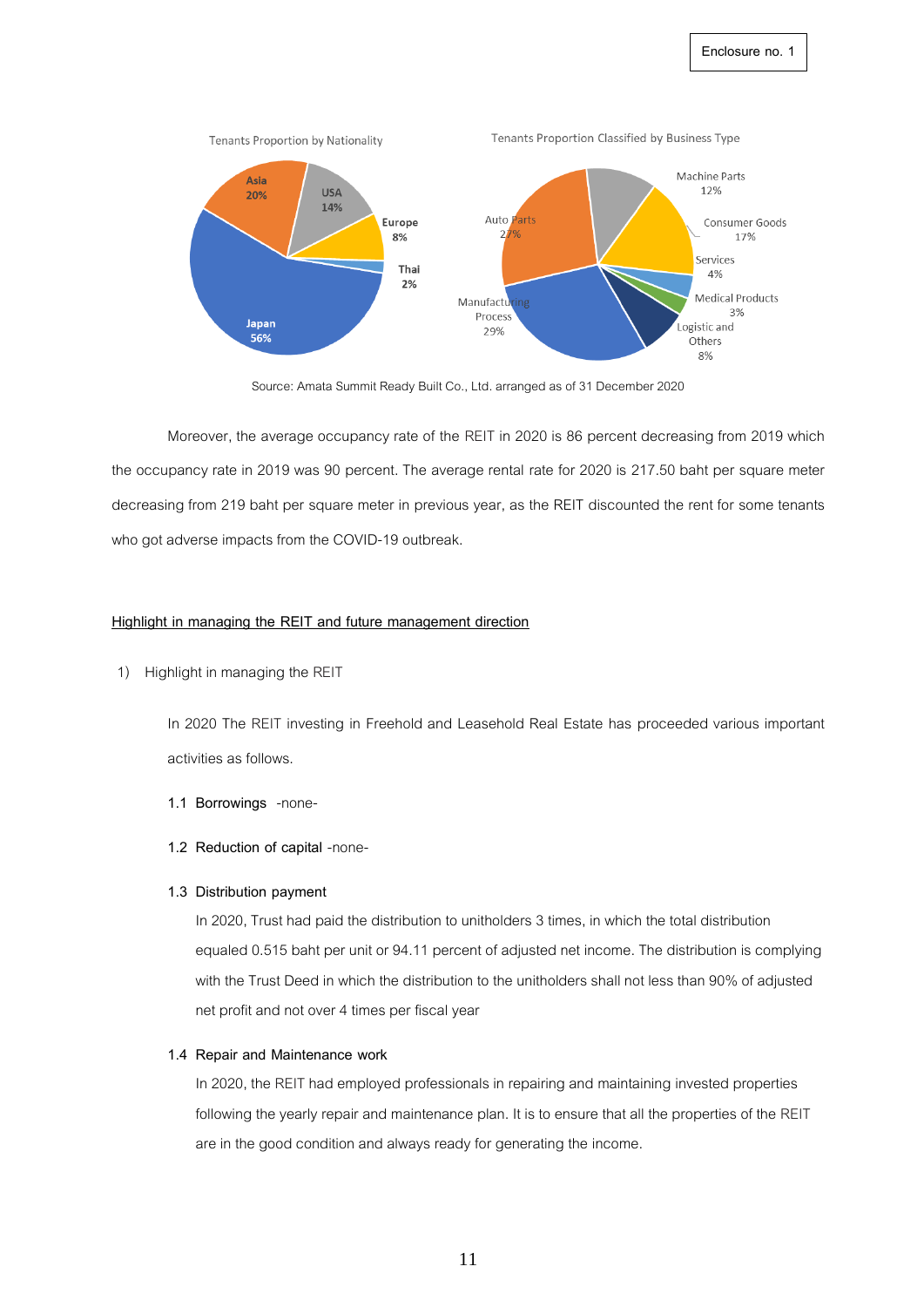#### **2) Future management direction**

#### • **Future Investment**

The REIT has a plan to invest more properties to create more opportunities for the REIT to grow and generate consistent and great benefit in long term for all unitholders. The REIT may exercise itsrightof first refusal to consider the properties in which the sponsor develops and aims to sell, transfer or lease out (Right of First Refusal). Now it is on the process that sponsor is preparing the properties to meet with the REIT's requirements in regarding to investment policy both sizing and occupancy rate. And the REIT manager will consider financial tools such as borrowing or issuing bonds as alternative options in sourcing money for investment.

#### • **Searching new tenants**

In 2021, the company will develop more active market plan by enhancing more channels for current tenants to reach the information of our available factory buildings. Moreover, the company will actively find new tenants through participating in networks as well as activities both domestically and internationally organized by government agencies, embassies, trade offices, etc. So that, we get to know more of potential investors and promote our products and services. Moreover, the company also disseminates the company-product information via various publications, distribution channels which are more up-to-date and effective, so anyone who is interested in the REIT products can easily access information.

#### **Agenda 3 To consider and acknowledge the Financial Statements for the fiscal year ended 31 December 2020**

The REIT manager provided the statement of financial position and income statement of the REIT as of 31 December 2020 which was audited and certified by EY Office Limited. The statement reports granted an approval from the Board of Directors on 15 February 2021, and the Board requested to inform all unitholders of the statement of financial position and income statement for their acknowledgment. The detail of the financial position and income statement could be summarized as follows and for more detail can be seen in **Enclosure No.2**.

#### **Financial Statements for the period of 1 January 2020 to 31 December 2020**

| Investment Income<br>(Unit: Baht) | 2020        | 2019        | % Change |
|-----------------------------------|-------------|-------------|----------|
| Rental income                     | 360,235,894 | 381,220,980 | (5.50)   |
| Revenue from property manager     |             | 259,138     | (100.00) |
| Interest income                   | 933,775     | 854,509     | 9.28     |
| Other income                      | 2,585,568   | 12,317,190  | (79.01)  |
| Total investment income           | 363,755,237 | 394,651,817 | (7.83)   |

#### (1) **Investment Income**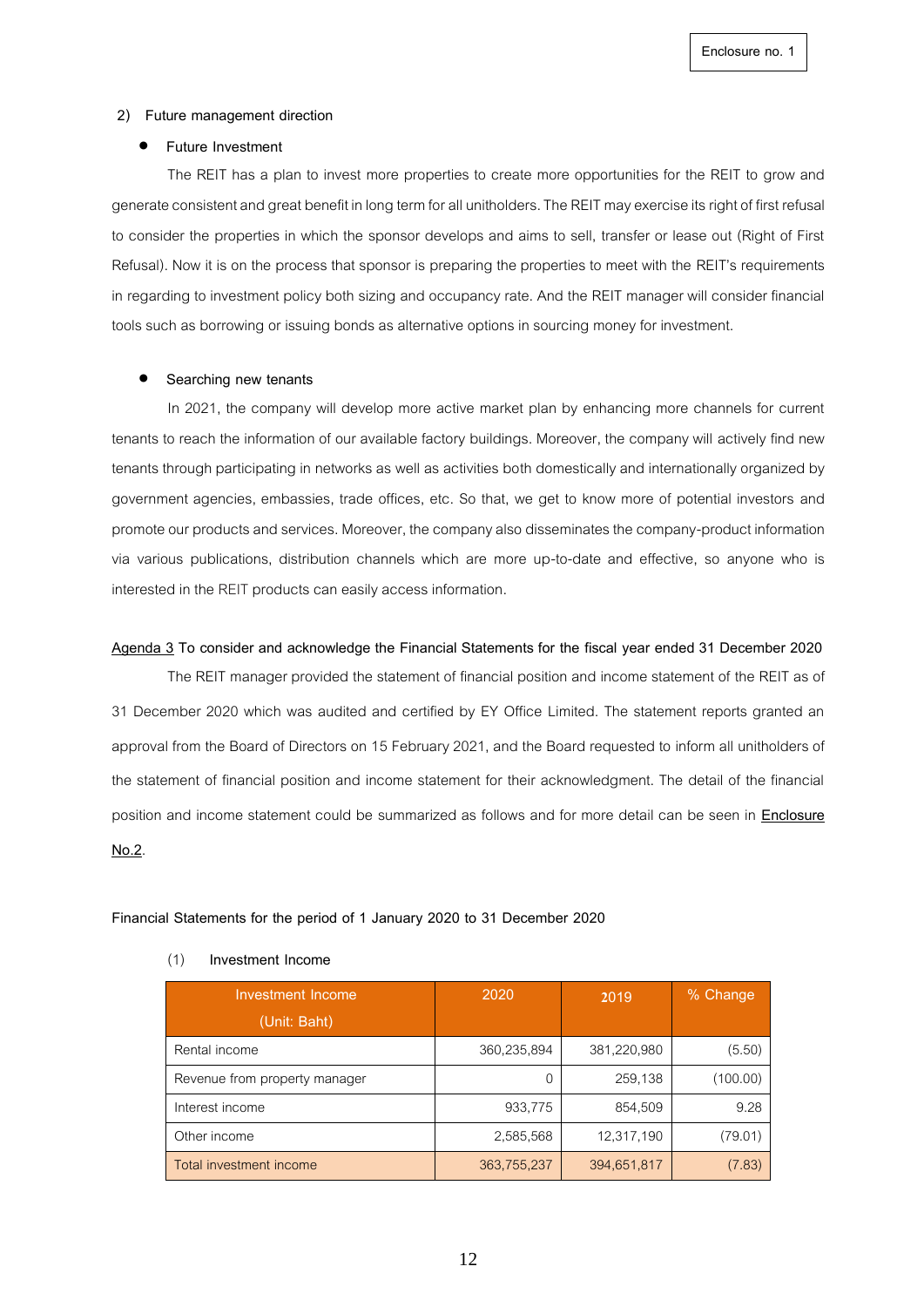In 2020 the REIT had total investment income of 363.76 Million Baht (MB) which decreased of 30.90 MB or 7.83 percent from 2019. It is mainly led by following factors,

- A decrease of 20.99 MB from rental incomes, due to the impact of COVID-19 outbreak which led to a rise in vacant factory. It was because the investor could not travel to Thailand. Accordingly, the average occupancy rate was 86 percent, decreased from the average occupancy rate of 90 percent in 2019. Also, the REIT offered the rental discount to some tenants diversely affected by the COVID-19 outbreak.
- A decrease of 9.73 MB in other incomes from reversing of security deposit when the tenants decided to early terminate their Lease agreements.

| <b>Expenses</b>                   | 2020       | 2019        | % Change |
|-----------------------------------|------------|-------------|----------|
| (Unit: Baht)                      |            |             |          |
| REIT management fee               | 16,219,051 | 13,754,256  | 17.92    |
| Trustee and custodian fee         | 14,994,421 | 14,942,653  | 0.35     |
| Registrar fee                     | 1,278,491  | 1,605,038   | (20.35)  |
| Property management fee           | 18,616,189 | 14,594,258  | 27.56    |
| Professional fees                 | 1,275,803  | 1,573,986   | (18.94)  |
| Amortisation of deferred expenses | 3,079,751  | 6,771,852   | (54.52)  |
| Other expenses                    | 8,690,646  | 20,120,933  | (56.81)  |
| Interest expenses                 | 29,026,849 | 29,998,242  | (3.24)   |
| Total                             | 93,181,201 | 103,361,218 | (9.85)   |

#### **(2) Expenses of the REIT**

Total expenses of the REIT are categorized into 3 major groups such as interest expenses, fees of the REIT management and property management, and property maintenances.

In 2020, the REIT had total expenses of 93.18 MB which decreased of 10.18 MB or 9.85 percent from previous year. It is mainly led by following factors,

- A considerable decrease of 11.43 MB in other expensesfrom the repairand maintenance fee, equaled the decrease of 56.81 percent. This was because in 2020 there was not many new tenants due to the COVID-19 pandemics, so the repair cost for renovations for new customers is lower than the previous year. Moreover, management has controlled expenses in accordance with the income and the situation of economic downturn.
- An amortization of deferred expense is 3.08 MB, decreasing by 3.69 MB or 54.52 percent comparing to the same period in 2019. As the expense from the establishment of the REIT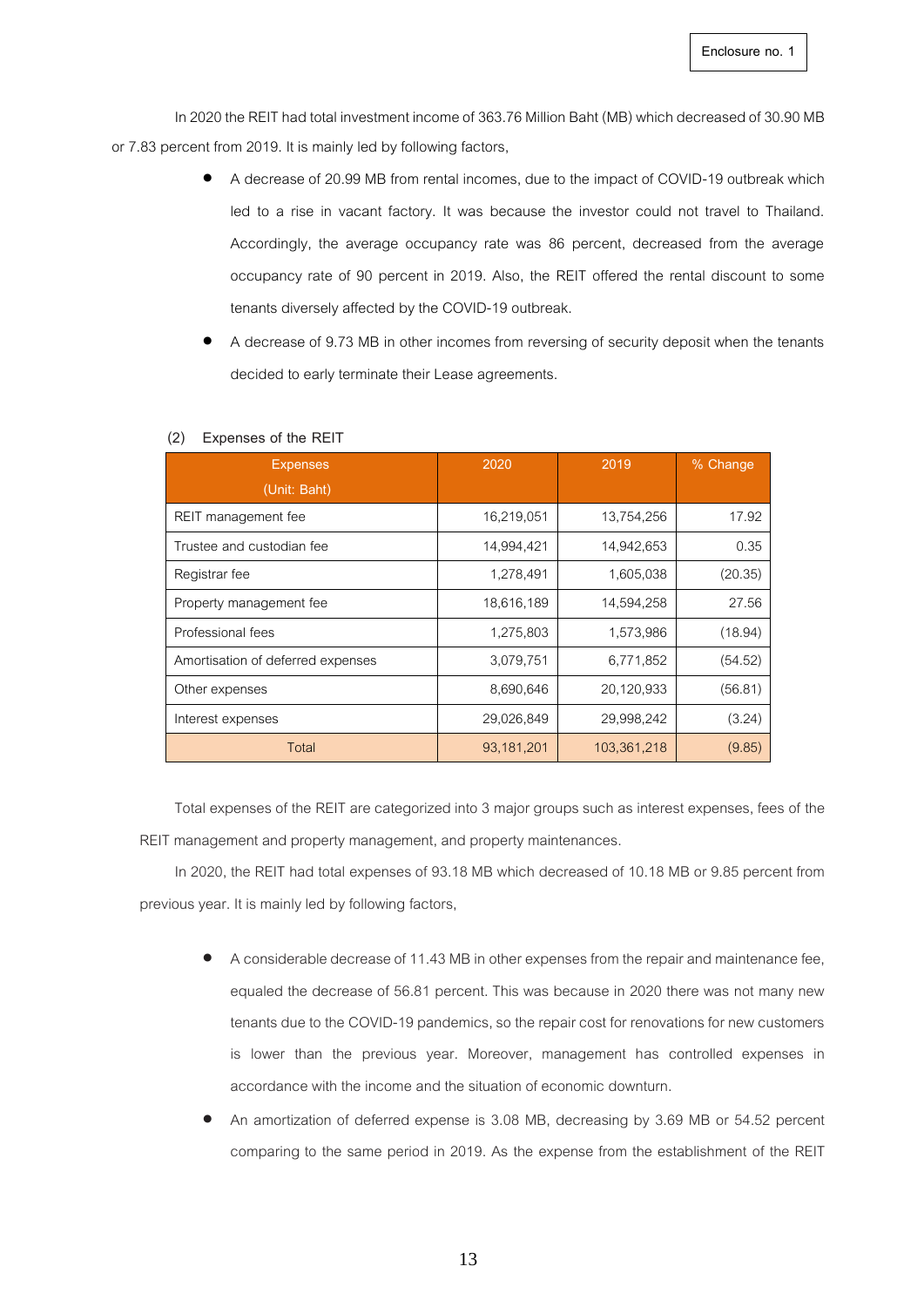which is required to be amortized over a period of 5 years has already been completely amortized in the second quarter of 2020.

• While the property management fee in 2020 has been considerably rose by 4.02 MB or 27.56 percent compared to the same period of 2019. However, this rise is according to the property manager assignment agreement.

#### **(3) Net Investment Income**

| <b>Description</b>                                         | 2020           | 2019        | % Change |
|------------------------------------------------------------|----------------|-------------|----------|
| (Unit: Baht)                                               |                |             |          |
| Total income                                               | 363,755,237    | 394,651,817 | (7.83)   |
| Total expenses                                             | 93,181,201     | 103,361,218 | (9.85)   |
| Net investment income                                      | 270,574,036    | 291,290,599 | (7.11)   |
| Net realised gains on investments in securities            | 652,489        |             | 100.00   |
| Net gains (losses) on changes in fair value of investments | (66, 694, 660) | 18,287,356  | (464.70) |
| Net increase in net assets resulting from operations       | 204,531,865    | 309,577,955 | (33.93)  |

In 2020, the REIT had net investment income of 270.57 MB which decreased from previous year of 20.72 MB or 7.11 percent, and an increase in net assets resulting from operations of 204.53 MB which decreased from previous year of 105.05 MB or 33.93 percent.

While the unrealised loss on investments was of 66.69 MB which mainly came from assessing by an independence appraiser using the income approach.

### **Financial Situation of the REIT**

#### **(1) Assets**

| <b>Description</b>                                                | 2020          | 2019          | $\%$     |
|-------------------------------------------------------------------|---------------|---------------|----------|
| (Unit: Baht)                                                      |               |               | Change   |
| Investment in security at fair value                              | 245,305,340   | 204,678,446   | 19.85    |
| Investment in properties and leasehold rights at fair value       | 4,624,000,000 | 4,691,000,000 | (1.43)   |
| Cash and cash equivalents                                         | 52,573,410    | 77,476,316    | (32.14)  |
| Account receivable from rental and interest and other receivables | 12,498,871    | 3,991,776     | 213.12   |
| Deferred expenses                                                 | O             | 3,079,751     | (100.00) |
| Other assets                                                      | 568,188       | 628,785       | (9.64)   |
| Total assets                                                      | 4,934,945,809 | 4,980,855,074 | (0.92)   |

On 31 December 2020, Trust had total assets equaled to 4,934. 95 MB in total, which decreased of 45.91 MB or 0.92 percent from previous year.The significant items were: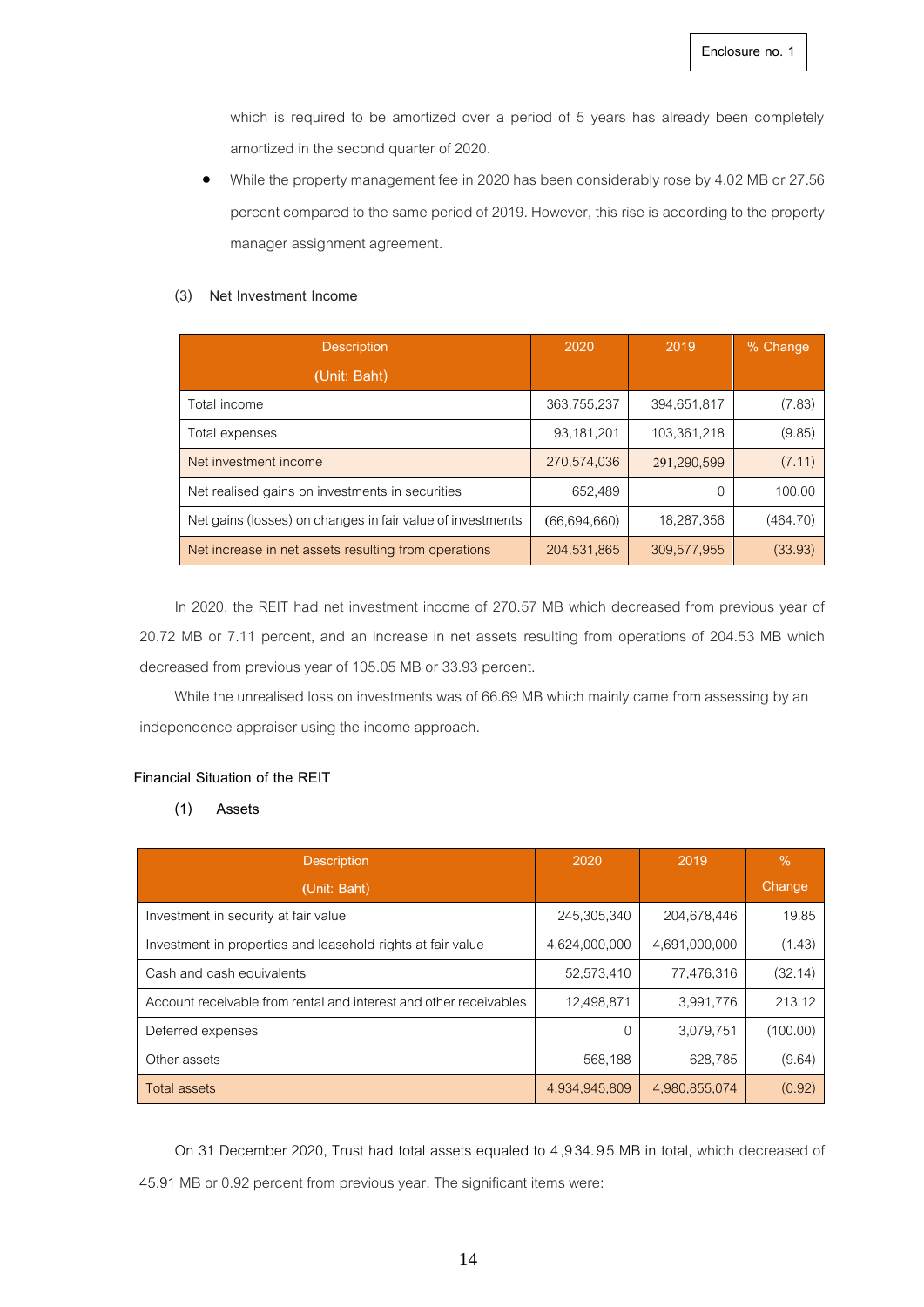- Investments in securities at fair value totaled of 245.31 MB, increased of 40.63 MB or 19.85 percent from previous year, which were the investment in Fixed Income Funds.
- Investments in properties and leasehold rights at fair value totaled of 4,624.00 MB, decreased of 67.00 MB or 1.43 percent from the Investments in properties and leasehold rights at fair value on 31 December 2019 due to assessing by an independence appraiser using the income approach.
- Account receivables from rental and interest and other receivables of 12.50 MB which increased by 8.51 MB or equaled to 213.12 percent from the recognition of transactions in accordance with accounting standards as the REIT has measures to assist tenants by giving discounts. However, the REIT has real outstanding payments from the tenants of only 0.50 MB and the rest is from straight line revenue recognition of 12.00 MB.
- Deferred expenses related to the establishment of the REIT, requiring to be amortized over a period of 5 years decreased by 3.08 MB or 100.00 percent because the REIT had completed the amortization in the second quarter of 2020.

#### **(2) Liabilities**

| <b>Description</b>                 | 2020          | 2019          | % Change |
|------------------------------------|---------------|---------------|----------|
| (Unit: Baht)                       |               |               |          |
| Trade payable and accrued expense  | 12,658,475    | 16,437,979    | (22.99)  |
| Deposit from rental                | 124, 157, 670 | 123,833,923   | 0.26     |
| Rental revenue received in advance | 737,400       | 2,568,167     | (71.29)  |
| Long-term loans                    | 1,200,000,000 | 1,200,000,000 | 0.00     |
| <b>Total liabilities</b>           | 1,337,553,545 | 1,342,840,069 | (0.39)   |

On 31 December 2020, total liabilities of the REIT were 1,337.55 MB which decreased of 5.29 MB or 0.39 percent comparing to the information on 31 December 2019. The significant items were:

- A long-term borrowing of 1,200.00 MB which is 89.72 percent of total liabilities,
- Accounts payable and accrued expenses of 12.66 MB decreased by 3.78 MB or 22.99 percent due to the decrease in the repair and maintenance expenses.
- Rental revenue received in advance of 0.74 MB, decreased by 1.83 MB or 71.29 percent because there were not many tenants paid the rent in advance.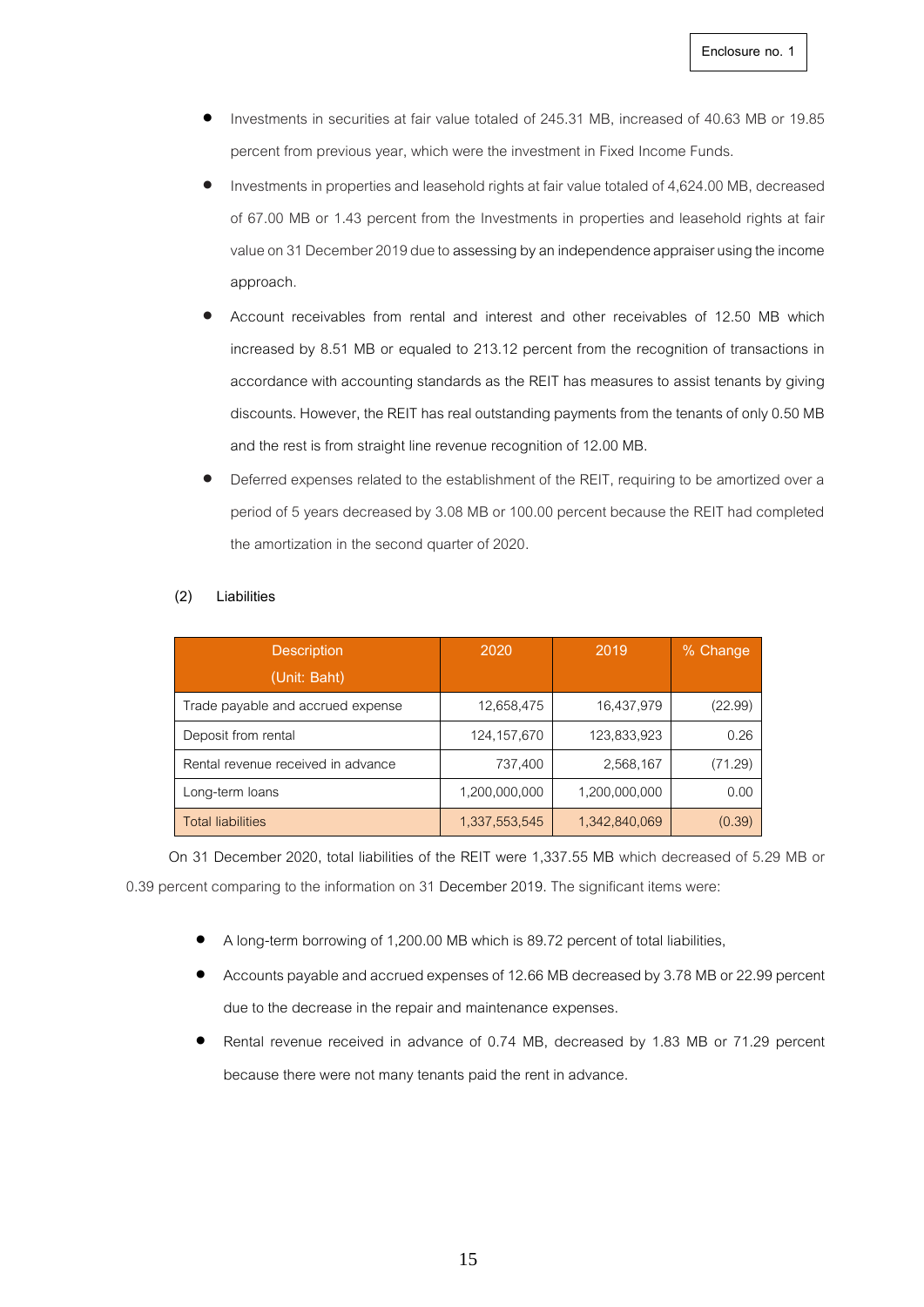## **(3) Net Assets**

| <b>Description</b><br>(Unit: Baht) | 2020          | 2019          | % Change |
|------------------------------------|---------------|---------------|----------|
| Net assets                         |               |               |          |
| Capital from unitholders           | 3,478,690,800 | 3,478,690,800 | 0.00     |
| Retained earnings                  | 118,701,464   | 159,324,205   | (25.50)  |
| Net assets                         | 3,597,392,264 | 3,638,015,005 | (1.12)   |

On 31 December 2020, Net Assets Value (NAV) of the REIT was equal to 3,597.39 MB which decreased of 40.62 MB or 1.12 percent from previous year. The REIT had fund registered and the capital from unitholders of 3,478.69 MB and the retained earnings of 118.70 MB. The net assets value per unit of the REIT as of 31 December 2020 was at 10.0516. (net assets value per unit as of 31 December 2019 was 10.1651 baht)

### **Agenda 4 To consider and acknowledge the distribution payment for the year 2020**

The REIT has the distribution policy following the Trust Deed in which the distribution to the unitholders shall not less than 90 percent of adjusted net profit and not over 4 times per fiscal year.

Due to the REIT's business performance from 1 January 2020 to 31 December 2020, the REIT has the net profit of 204.53 MB. The distributions in 2020 were summarized as follows.

| No.           | <b>Operating Results</b>            | Distribution payment | <b>Operating Results</b> |
|---------------|-------------------------------------|----------------------|--------------------------|
|               |                                     | (Baht: Unit)         |                          |
| 1             | 1 January 2020 - 31 March 2020      | 0.175                | 12 June 2020             |
| $\mathcal{P}$ | 1 April 2020 - 30 June 2020         | 0.170                | 11 September 2020        |
| 3             | 1 July 2020–30 September 2020       | 0.170                | 18 December 2020         |
| 4             | 1 October 2020 – 31 December 2020   |                      |                          |
|               | Total Distribution payment per unit | 0.515                |                          |
|               | Distribution Payment Ratio          | 94.11%               |                          |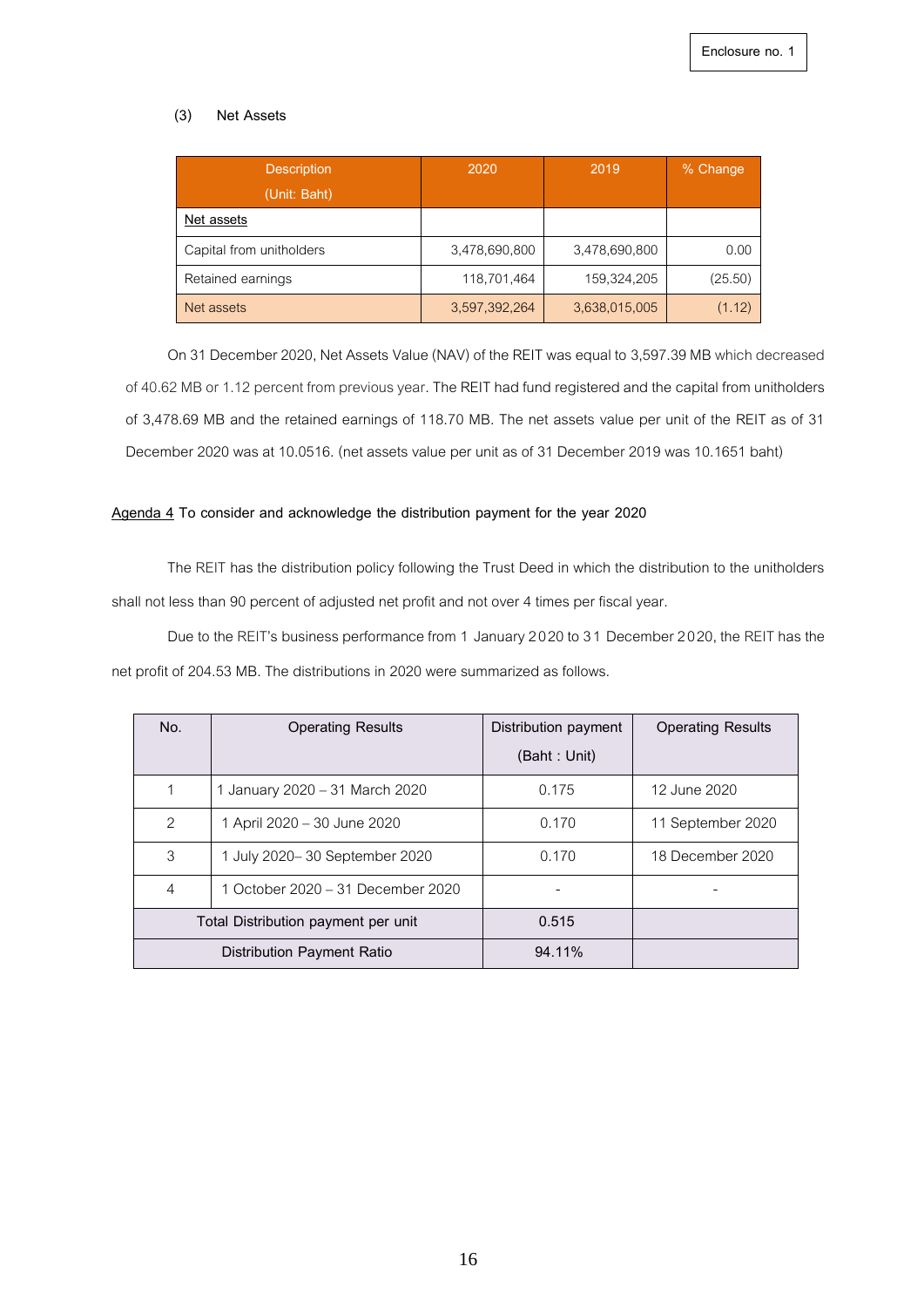The record of the distribution payment to the Trust unitholders since the establishment of the REIT can be shown as below.

| Performance for the year                | 2020  | 2019  | 2018  | 2017  | 2016  | 2015  | Total |
|-----------------------------------------|-------|-------|-------|-------|-------|-------|-------|
| Total Distribution payment (Baht: unit) | 0.515 | 0.745 | 0.645 | 0.745 | 0.665 | 0.420 | 3.735 |
| Distribution Payment Ratio (%)          | 94.11 | 93.80 | 95.23 | 91.16 | 93.51 | 94.12 |       |

The record in paid-up capital reduction since the establishment of the REIT can be presented as below table.

| The number of the capital | The reduction in a par value | The Distribution Payment  |
|---------------------------|------------------------------|---------------------------|
| reduction                 | (baht: unit)                 | Date of capital reduction |
| No. 1                     | 0.17                         | 28 March 2017             |
| No. 2                     | 0.11                         | 28 March 2019             |
| No. 3                     | 0.16                         | 22 March 2021             |
| Total                     | 0.44                         |                           |

The distribution payments in 2020 are in accordance with the policies set out in the trust deed. Therefore, it is appropriate to report to the Trust unitholders for acknowledgment.

#### **Agenda 5 To consider and acknowledge the appointment of auditor and determination of remuneration for the**

## **year 2021**

The REIT manager considered and appointed the auditor from EY Office Limited's name as follows to be the REIT's auditors for the year 2021:

- Ms. Supannee Triyanantakul, C.P.A. Registration No. 4498 and/or
- Ms. Watoo Kayankannavee, C.P.A. Registration No. 5423 and/or
- Ms. Isaraporn Wisutthiyan, C.P.A. Registration No. 7480

One of the abovementioned auditors shall be authorized to audit and opinion the financial statement of the REIT. In the case that the auditors are unable to perform the duties, EY Office Limited shall provide other auditors of its office to audit accounts and express opinions on the REIT's financial statements instead of the aforesaid auditors. The information with regard to profile, experience, and capability of the designed auditors are set out in **Enclosure No.3**.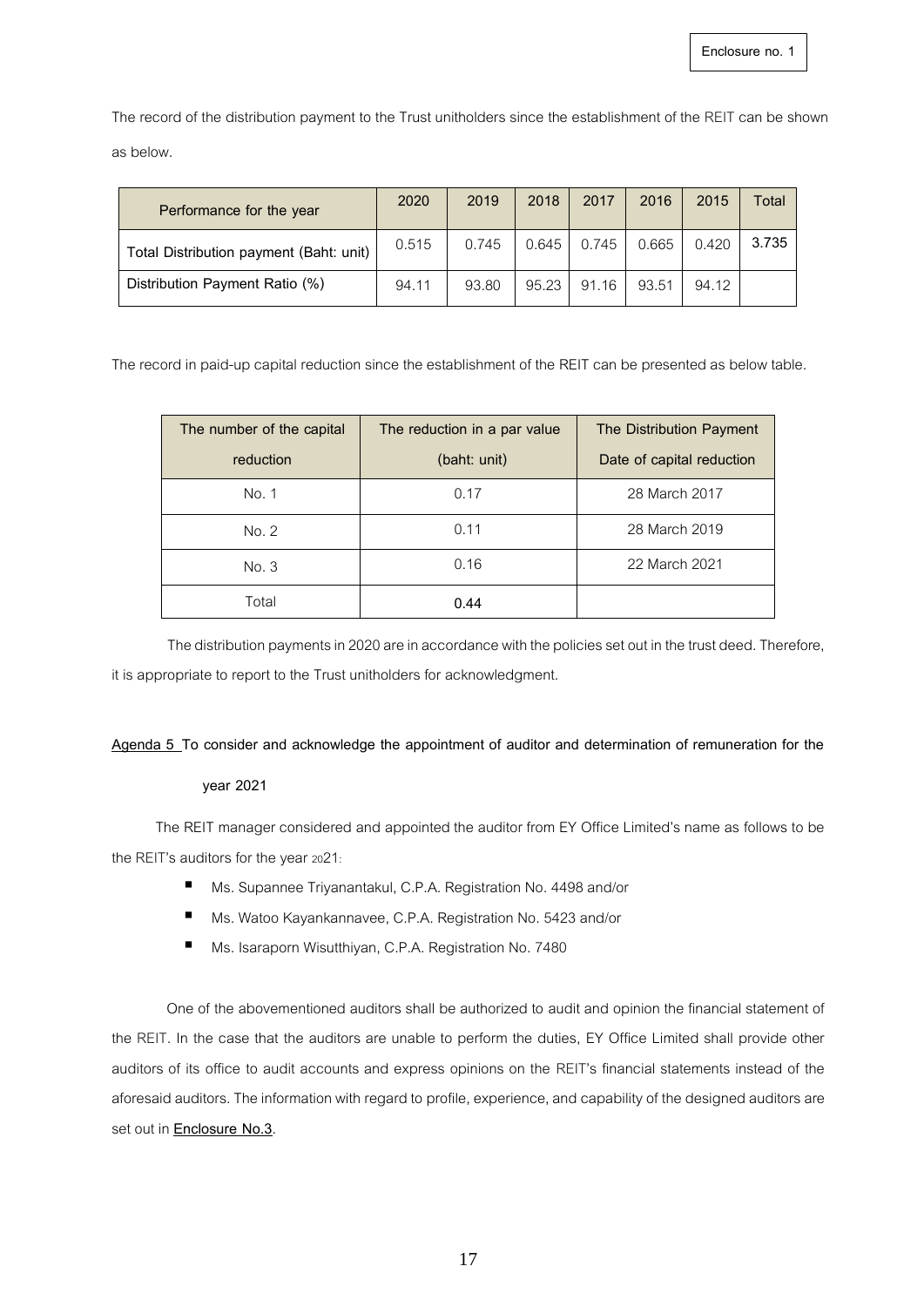The REIT manager opinioned that EY Office Limited had properly performed the duties as an auditor for the REIT since the beginning. They have a rigid knowledge, experiences and skills on the REIT's auditing and no conflict of interest with the REIT. Thus, the REIT Manager would like to propose the unitholders to appoint the EY Office Limited as the auditors of the REIT for year 2021 with remuneration of 685,000 baht as same as in 2020.

If any unitholders have questions or inquiries, please contact us via email: ir@amatareit.com within 30 April 2021. The company the company will summarize and disclose all the questions and the answers via SET Link system and the website of the REIT[: www.amatareit.com](http://www.amatareit.com/) within 14 May 2021.

Furthermore, the unitholders can download the annual report of the year 2020 from our website or scan the QR code as below. In case, any unitholders wish to receive the annual report in a hard copy, please contact IR and Operation Department, Amata Summit REIT Management Co. , Ltd. Address : 2126 Kromadit Building, New Petchburi Road, Bangkapi, Huay Kwang Bangkok 10310, Thailand 10310, or Tel:+66-2-792-0089,or Email: ir@amatareit.com.



Respectfully yours,

Kant

(Ms. Karntima Charoenchaiprasert) REIT Manager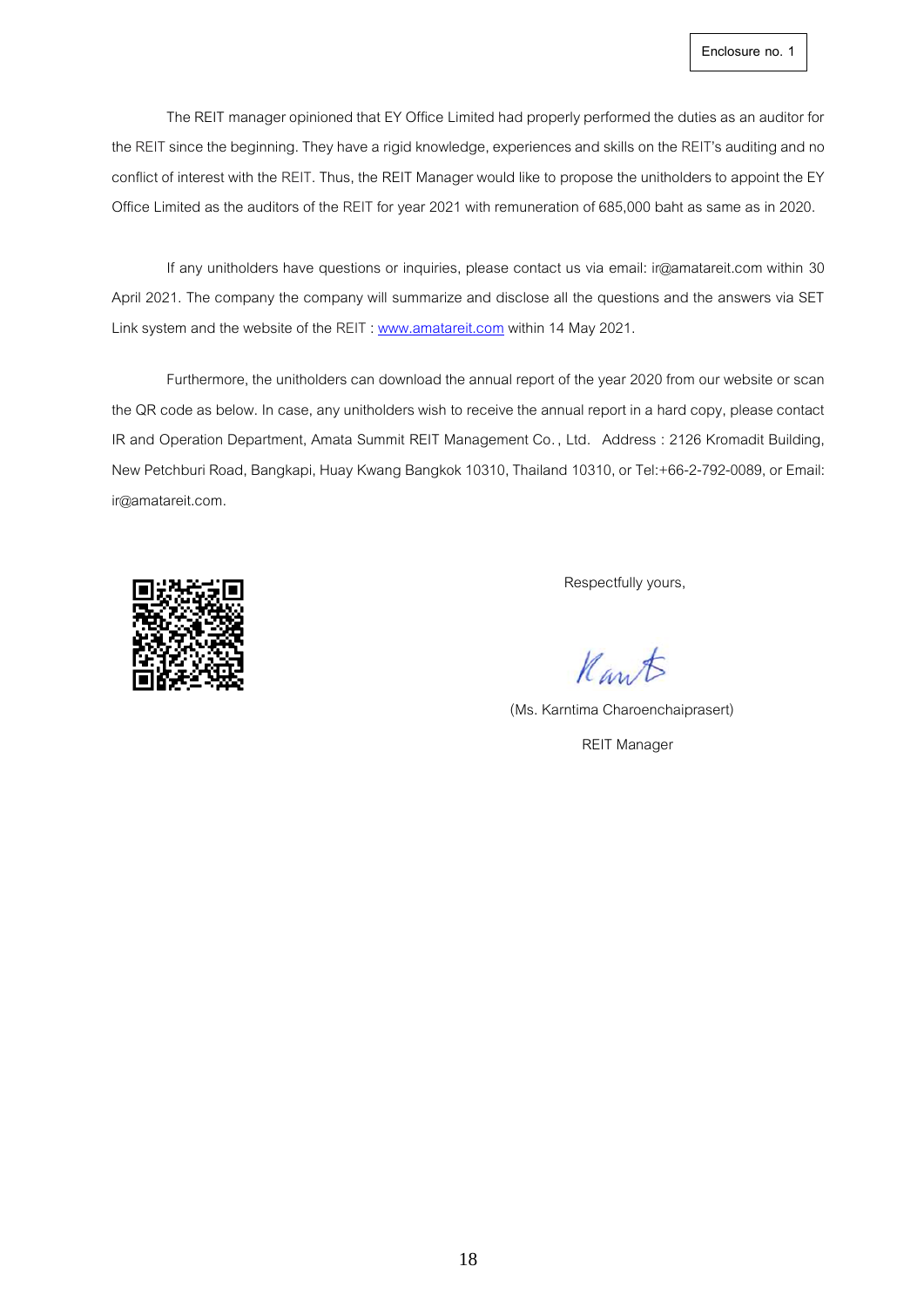Performance Report of AMATAR of the year 2019 disseminated to unitholders in lieu of holding the Annual General Meeting in 2020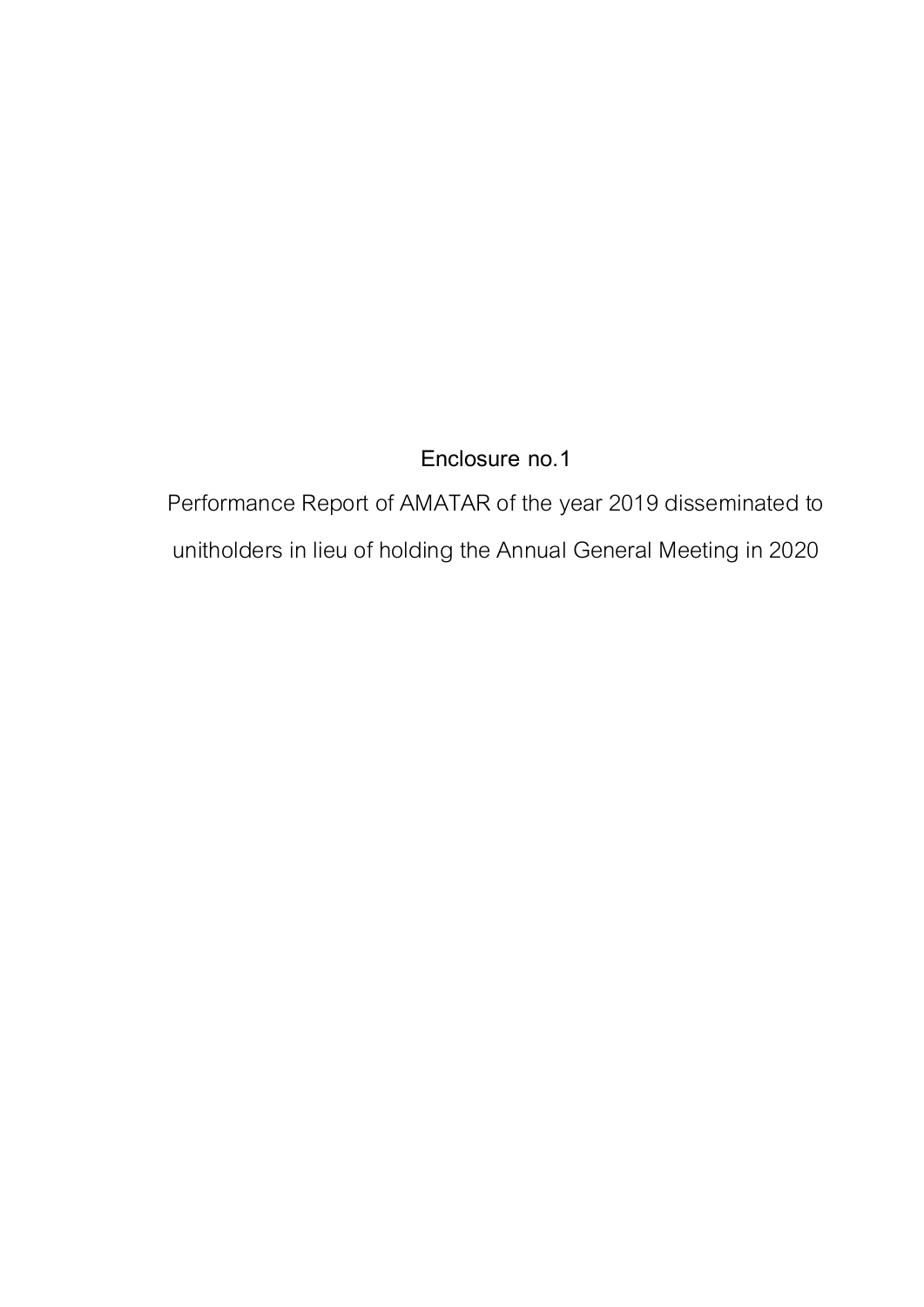

AMATA SUMMIT REIT MANAGEMENT COMPANY LIMITED (Registration No.0105557048153) 2126 Kromadit Building, New Petchburi Rd., Bangkapi, Huay Kwang, Bangkok 10310

No. ASRM 20-033

13 April2020

Subject: Information and performance Report of Amata Summit Growth Freehold and Leasehold Real Estate

Investment Trust (AMATAR)

To: Trust unitholders

Enclosures:

- 1. Minutes of the 2019 Annual General Meeting of Trust unitholders
- 2. Financial Statements for the fiscal year ended 2019
- 3. The appointment of auditor and determination of remuneration for the year 2020

As Amata Summit REIT Management Company Limited as the REIT manager of Amata Summit Growth Freehold and Leasehold Real Estate Investment Trust (hereafter called the "Trust") has announced the Annual General Meeting of Trust unitholders for Year 2020 via the letter no. ASRM 20-011 since 13 February 2020 to be held on 27 April 2020 at 14.00 hrs at Parichart room, Golden Tulip Sovereign Hotel.

Despite of the announcement of the Office of the Securities and Exchange Commission Sor Ror. 27/2020 about the Actions for Holding Annual General Meeting for Year 2020 of Trust unitholders of Real Estate Investment Trust due to Situation of Outbreak of Coronavirus Disease 2019 (COVID-19), issued on 20 March 2020, Clause No.3 stated that "if the agenda for the Annual General Meeting for the year 2020 of any Trust are only the acknowledgment without seeking approval from the Trust unitholders, the REIT Manager may proceed with other method in lieu of holding the Annual General Meeting in order to give information to the Trust unitholders for their acknowledgment."

Therefore, the company would like to inform that on 2 April 2020 the board committee has resolved to cancel the Annual General Meeting of the year 2020 in accordance with the announcement of the Office of the Securities and Exchange Commission Sor Ror. 27/2020, as there is no agenda in the 2020 Annual General Meeting that is seeking for approval from the Trust unitholders. However, the company will provide all the meeting information related to the Annual General Meeting to the Trust Unitholdersas follows.

## **Agenda 1 To consider and acknowledge the Minutes of the 2019 Annual General Meeting of Trust unitholders**

The REIT manager had provided the Minutes of the Annual General Meeting of the year 2019 which was held on 26 April 2020, submitted such a report to the Stock Exchange of Thailand (SET), and also disseminated it on the Trust's website. The Minutes is attached as **Enclosure No.1.**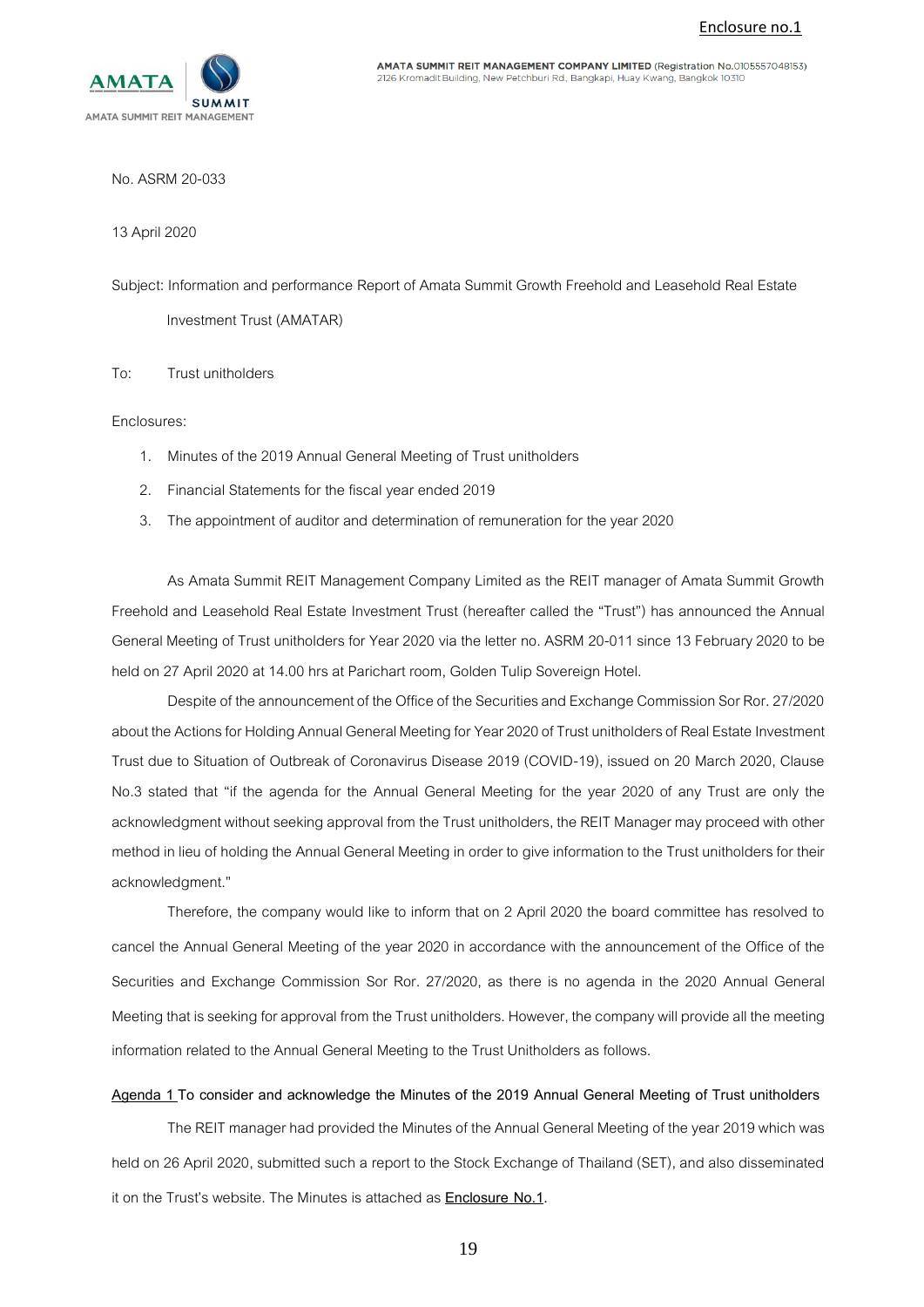## **Agenda 2 To consider and acknowledge the Trust's Operating performance for the year 2019**

In accordance with Trust Deed, it is crucial for the Trust to report its annual operation performance to Trust unitholders. Herein, the REIT manager has summarized the performance of the Trust for the year 2019 as of 31 December 2019 as follows.

| Highlights of 2019                  |                   |
|-------------------------------------|-------------------|
| Authorized capital                  | 3,478.69 MB       |
| Number of units Trust               | 357,890,000 units |
| Par value per unit trust            | 9.72 Baht         |
| <b>Total Assets</b>                 | 4,980.85 MB       |
| <b>Total Liabilities</b>            | 1,342.84 MB       |
| <b>Net Assets</b>                   | 3,638.01 MB       |
| Total Income                        | 394.65 MB         |
| Proportion of loans to total assets | 24%               |
| Net Assets Value per unit           | 10.1651 Baht      |
| Occupancy rate                      | 90%               |

The Trust has invested in properties developed by Amata Ready Built Co. , Ltd. ( "Amata Summit" or "Property Manager") which are consisting of the factory buildings for 88 units with total rented space about 160,586.52 square meters located on the land with total area of 224 rai, 1 ngan 82.1 square wah, more detail can be described as follows;

| Type of Investment                       | Location                                     | <b>Land Area</b><br>(Rai-Ngan-<br>Sq.wah) | Area of<br>factory<br>building<br>(Sq.m.) | Fair value as of<br>31 December<br>2019 | Value Invested by<br>the Trust |
|------------------------------------------|----------------------------------------------|-------------------------------------------|-------------------------------------------|-----------------------------------------|--------------------------------|
| 1. Freehold                              |                                              | 61-2-85                                   | 48,408                                    | 1,781.00 MB                             | 1,619.38 MB                    |
| for 25 buildings                         | Amata City<br>Industrial                     |                                           |                                           |                                         |                                |
| 2. Leasehold 30 year<br>for 60 buildings | Estate<br>Chonburi                           | 153-3-49                                  | 105,516.02                                | 2,737.17 MB                             | 2,992.61 MB                    |
| 3. Leasehold 30 year<br>for 3 buildings  | Amata City<br>Industrial<br>Estate<br>Rayong | $8 - 3 - 48.1$                            | 6,662.50                                  | 172.83 MB                               | 180.97 MB                      |
| Total                                    |                                              | 224-1-82.1                                | 160,586.52                                | 4,691.00 MB                             | 4,792.95 MB                    |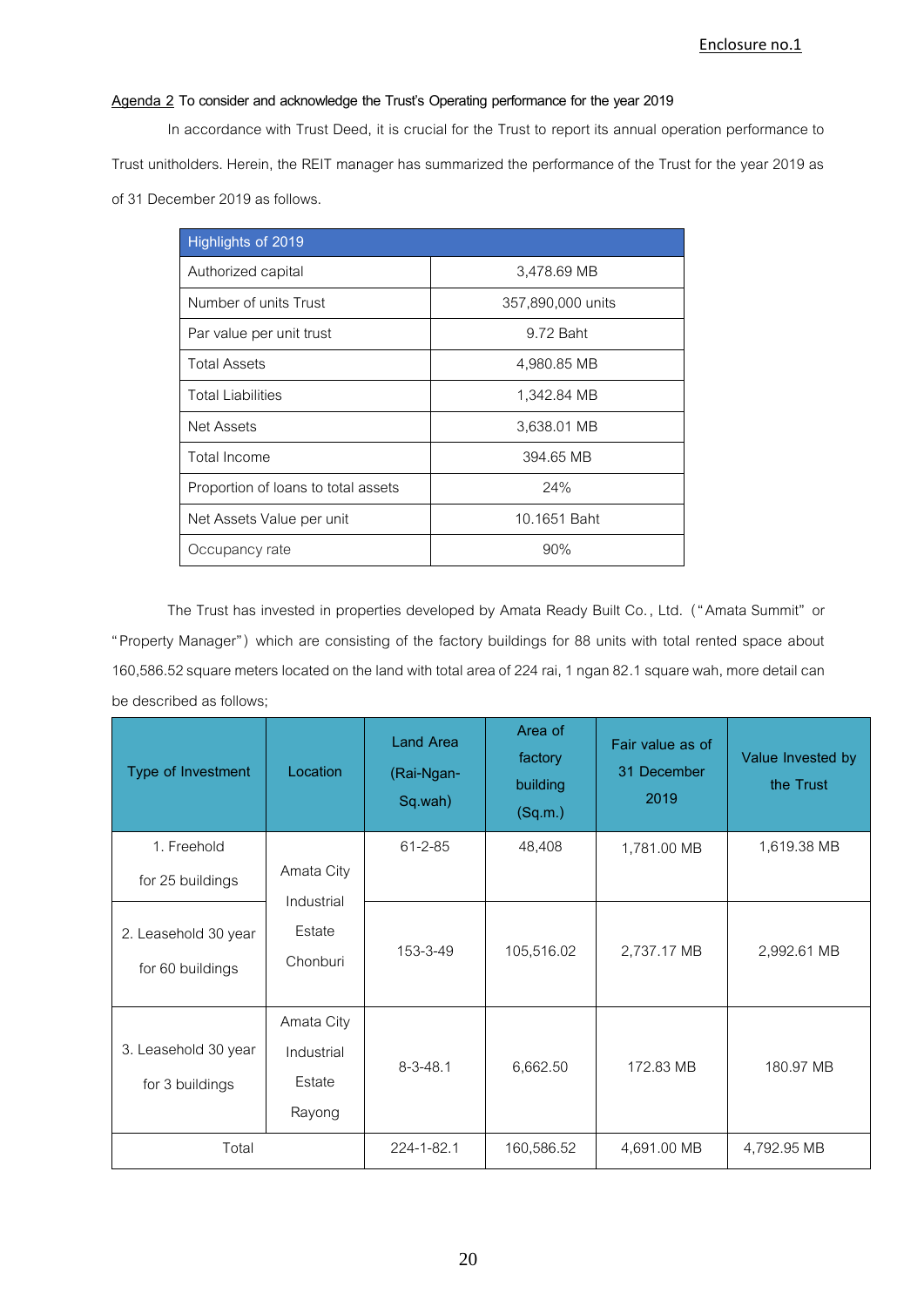The Trust is the owner of the properties or holder of leasehold right of the land, buildings and utility systems while the policy of the Trust is to utilize the benefits of the properties to be invested through leasing out such properties to the lessees. The REIT Manager will employ Amata Summit Ready Built Co. , Ltd. to be the property manager for making contact and procuring customers and those interested in the services and/of space of the properties invested by the Trust for leasing. The Trust will enter into a lease agreement with the lessee directly. Such agreement is standardized in accordance with the similar criteria and conditions of the agreement made with every lessee. As of 31 December 2019, the remaining terms of the lease agreement of the key properties invested by the trust are as shown in the Table below**.**

| Lease Agreement | Amata City Industrial Estate<br>Amata City Industrial<br>Total |              |                        |                      |        |              |
|-----------------|----------------------------------------------------------------|--------------|------------------------|----------------------|--------|--------------|
| expired in year | Chonburi                                                       |              |                        | <b>Estate Rayong</b> |        |              |
|                 | (Unit)                                                         | (Percentage) | (Unit)<br>(Percentage) |                      | (Unit) | (Percentage) |
| 2020            | 24                                                             | 25.04        |                        | 37.39                | 25     | 25.42        |
| 2021            | 26                                                             | 40.45        | $\Omega$               | $\Omega$             | 26     | 39.23        |
| 2022            | 24                                                             | 33.61        |                        | 62.61                | 25     | 34.49        |
| 2023            |                                                                | 0.90         | $\Omega$               | 0                    |        | 0.86         |
| Total           | 75                                                             | 100.00       | $\mathcal{P}$          | 100.00               | 77     | 100.00       |

Source: Amata Summit Ready Built Co., Ltd. arranged as of 31 December 2019

Remark: percentage is calculated per the total areas that has tenants.

In term of customers, most of the customers in Amata City Industrial Estate Chonburi and Amata City Industrial Estate Rayong are foreign investors undertaking the business in Thailand. Over 59 percent are Japanese. Other 41 percent consists of Asian (16%), American (15%), European (8%) and Thai and others (2%). This year, it is found that there are more Asian tenants than the past, in which most of Asian tenants are Chinese investors. This is good because it is showing that the tenants of the Trust are various classified by nationality, they are not mainly Japanese like in the past anymore.

The customers have undertaken various kind of businesses in both industrial estates, particularly various part of the production like packaging, plastic modeling, auto parts industry and consumer goods which are in accordance with the customer group that the lessee of the properties to be invested by the Trust. Summary of information on the customers and type of businesses undertaken by the lessees of the properties to be invested by the Trust during the year 2019 from 1 January 2019 to 31 December 2019 could be as follows.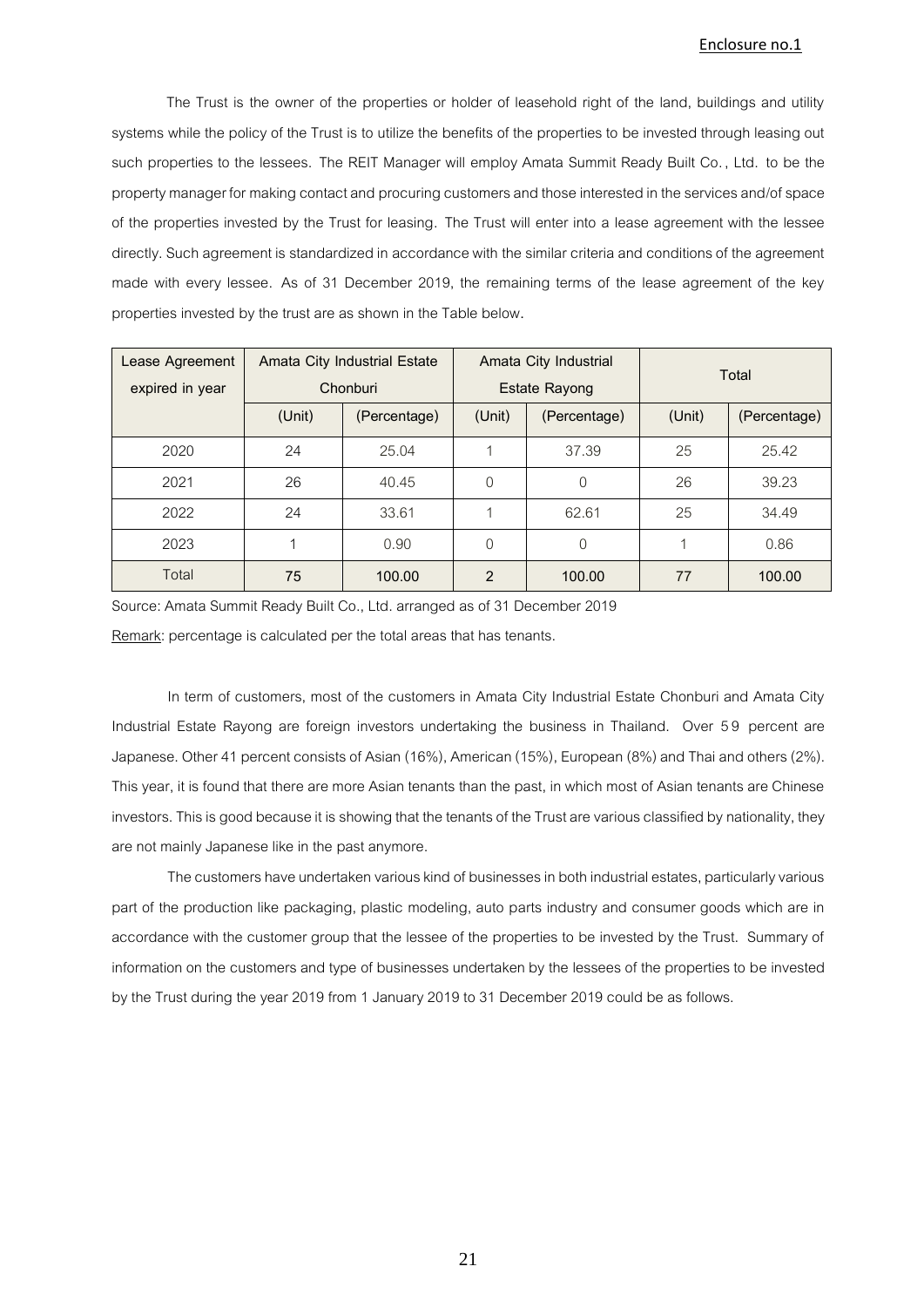

Source: Amata Summit Ready Built Co., Ltd. arranged as of 31 December 2019

Moreover, the average occupancy rate of the Trust in 2019 is 90 percent. It decreased from the occupancy rate in 2018 which was 92 percent. The average rental rate for 2019 is 219 baht per sq.m. increasing from 218 baht per sq.m. in previous year.

### **Highlight in managing the Trust and future management direction**

#### • **Highlight in managing the Trust**

In 2019 The Trust investing in Freehold and Leasehold Real Estate has executed many efforts to generate the best benefit. The important events can be summarized as follows.

**1.1 Borrowings** 

On 28 February 2019, the Trust refinanced a loan from Kasikornbank, Bank of Ayudhya and ICBC Bank to Krungthai Bank. The new loan was a long-term loan for 1,200 MB and Krungthaibank make a revolving short-term loan available to the trust for another 60 MB. Thus, the limit of loan is a total of 1,260 MB. The management refinanced for the Trust with very competitive interest rate, resulting in a decrease in the interest expense

#### **1.2 Reduction of capital**

The Trust executed the 2nd reduction by reducing 0.11 baht per a par value, equaled a reduction of 39.37 MB in total. As the result of the distribution of paid-up capital to Trust unitholders, the paid-up capital was at 3,478.69 MB and the par value of trust unit was decreased to 9.72 baht per trust unit. The distribution in regarding capital reduction was paid to the unitholders on 28 March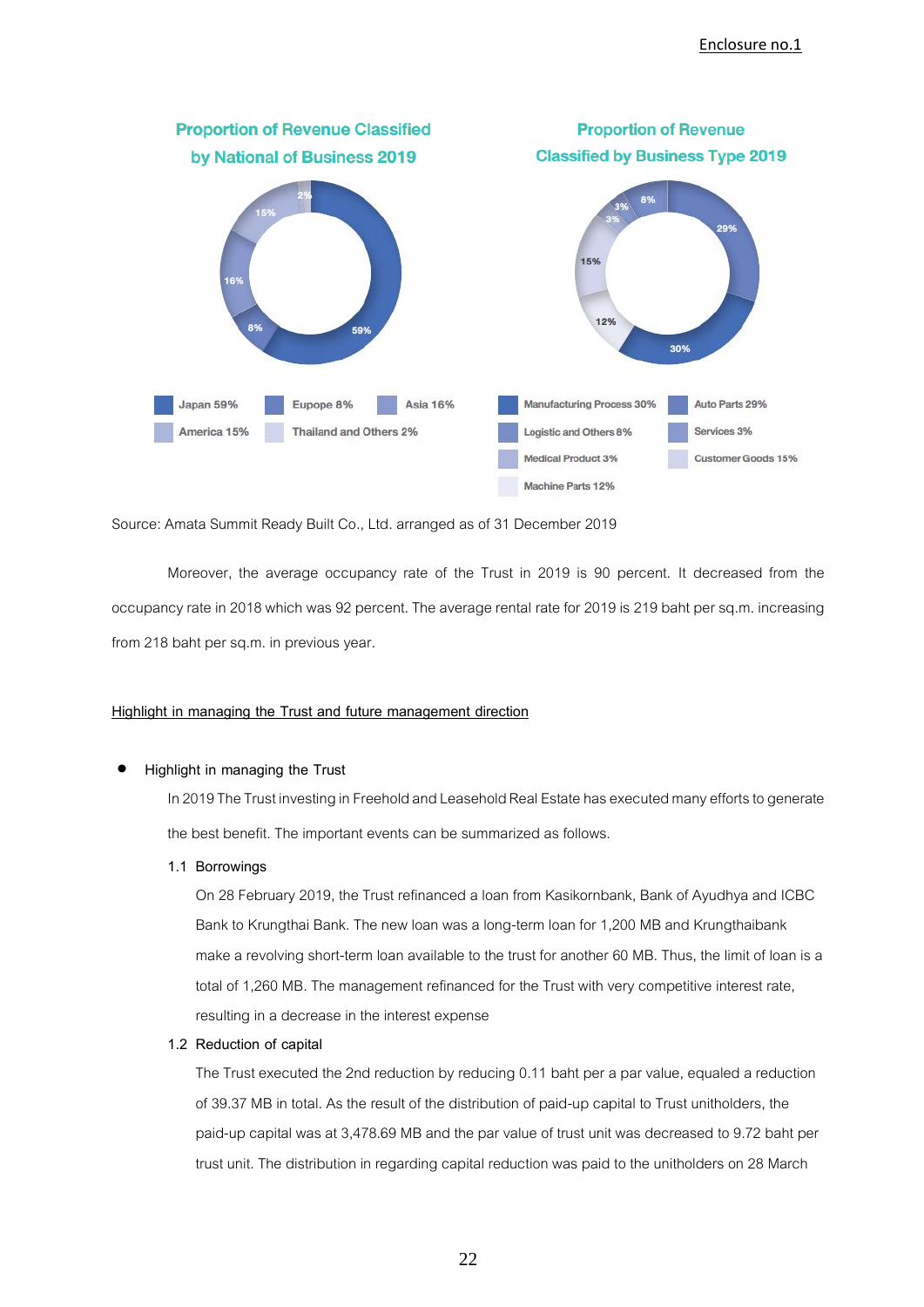2019, in which the distribution was derived from excess liquidity of the net unrealized loss from asset valuation in freehold and leasehold real estate investment of Trust.

#### **1.3 Distribution payment**

In 2019, Trust had paid the distribution to unitholders 4 times, in which the total distribution equaled 0.745 baht per unit or 93.80 percent of adjusted net income. The distribution is complying with the Trust Deed in which the distribution to the unitholders shall not less than 90% of adjusted net profit and not over 4 times per fiscal year

#### **1.4 Repair and Maintenance**

In 2019, the Trust had employed professionals in repairing and maintaining invested properties following the yearly repair and maintenance plan. It is to ensure that all the properties of the Trust are in the good condition and always ready for generating the profit.

#### **2) Future management direction**

#### **Future Investment**

The Trust has a plan to invest more properties to create more opportunities for the Trust to grow and generate consistent and great benefit in long term for all unitholders. The Trust may exercise itsrightof first refusal to consider the properties in which the sponsor develops and aims to sell, transfer or lease out (Right of First Refusal). Now it is on the process that sponsor is preparing the properties to meet with the Trust's requirements in investment policy both sizing and occupancy rate. And the REIT manager will consider financial tools such as borrowing or issuing bonds as alternative options in sourcing money for investment.

#### **Searching new tenants**

In 2020 the company will develop more active market plan by enhancing more channels for current tenants to reach the information of our available factory buildings. Moreover, the company will actively find new tenants through participating in networks as well as activities both domestically and internationally organized by government agencies, embassies, trade offices, etc. So that, we get to know more of potential investors and promote our products and services. Moreover, the company also disseminates the company-product information via various publications, distribution channels which are more up-to-date and effective, so anyone who is interested in the Trust products can easily access information.

#### **Agenda 3 To consider and acknowledge the Financial Statements for the fiscal year ended 31 December 2019**

The REIT manager provided the statement of financial position and income statement of trust as of 31st December 2019 was audited and certified by EY Office Limited. The statement reports granted an approval from the Board of Directors on 13February 2020, and the Board recommended to inform all unitholders of the statement of financial position and income statement for their acknowledgment. The detail of the financial position and income statement could be presented as **Enclosure No.2**.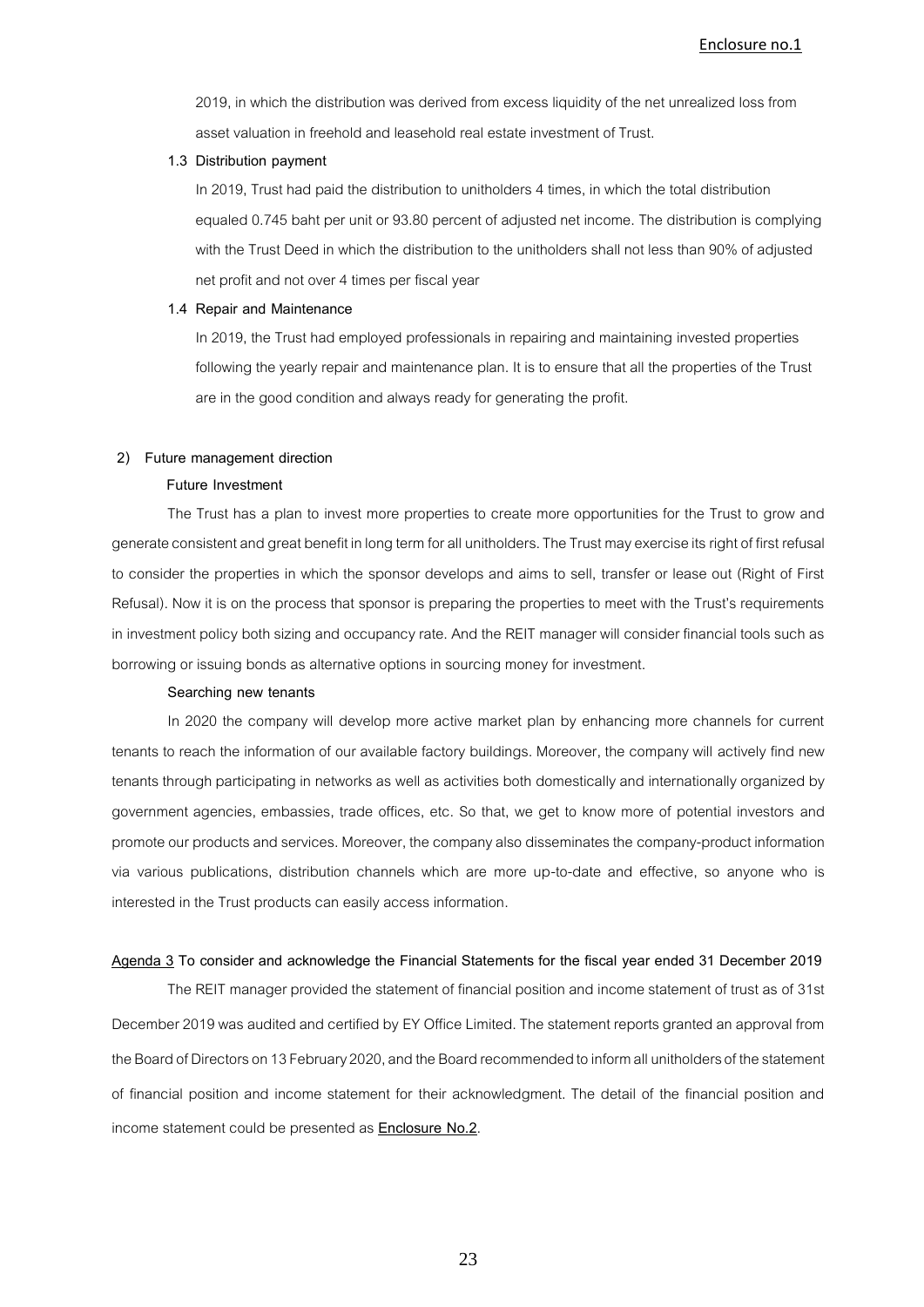**Financial Statements for the period of 1 January 2019 to 31 December 2019**

#### 1. Investment Income

| Investment Income             | 2019        | 2018        | %change |
|-------------------------------|-------------|-------------|---------|
| Rental Income                 | 381,220,980 | 367,982,082 | 3.6     |
| Revenue from property Manager | 259,138     | 17,934,834  | (98.6)  |
| Interest Income               | 854,509     | 623,887     | 37.0    |
| Other Income                  | 12,317,190  | 1,328,092   | 827.4   |
| <b>Total Income</b>           | 394,651,817 | 387,868,895 | 1.8     |

In 2019 the Trust had total investment income of 394.65 MB which increased of 6.8 MB or 1.8 percent from previous year. It is mainly from an increase of 13.24 MB from rental incomes, a rise of 0.23 MB from interest income. When other incomes from recognition the income from reversing of security deposit when the tenants decided to early terminate their Lease agreements and also the fee from delay payment in total of 10.99 MB. While the revenue from property manager showed a significant drop by 17.68 MB, equally 98.6 percent. This is because the revenue guarantee by property manager has been gradually expired by the early 2020.

| <b>Expenses</b>                   | 2019        | 2018        | %change |
|-----------------------------------|-------------|-------------|---------|
| REIT manager fee                  | 13,754,256  | 11,665,780  | 17.9    |
| Trustee and custodian fee         | 14,942,653  | 14,988,842  | (0.3)   |
| Registrar fee                     | 1,605,038   | 1,582,801   | 1.4     |
| Property Management fee           | 14,594,258  | 10,453,043  | 39.6    |
| Professional fee                  | 1,573,986   | 2,100,896   | (25.1)  |
| Amortization of deferred expenses | 6,771,852   | 6,771,852   |         |
| Interest expenses                 | 29,998,242  | 45,934,038  | (34.7)  |
| Other expenses                    | 20,120,933  | 13,721,664  | 46.6    |
| <b>Total expenses</b>             | 103,361,218 | 107,218,916 | (3.6)   |

## **2. Expense of the Trust**

Total expenses of the Trust are categorized into 3 major groups such as interest expenses, fees of REIT management and property management, and property maintenances.

In 2019, the Trust had total expenses of 103.36 MB which decreased of 3.86 MB or 3.6 percent from previous year. Most of the expenses incurred from the interest from the loan, equaled of 30 MB, or 29.0 percent of the Trust's total expenses which decreased of 34.7 percent (incurred from the refinance of long-term loan with the new lender). Property management fee was at 14.6 MB which considerably rose of 4.1 MB or 39.6 percent from previous year according to the property manager assignment agreement. REIT management fee was at 13.8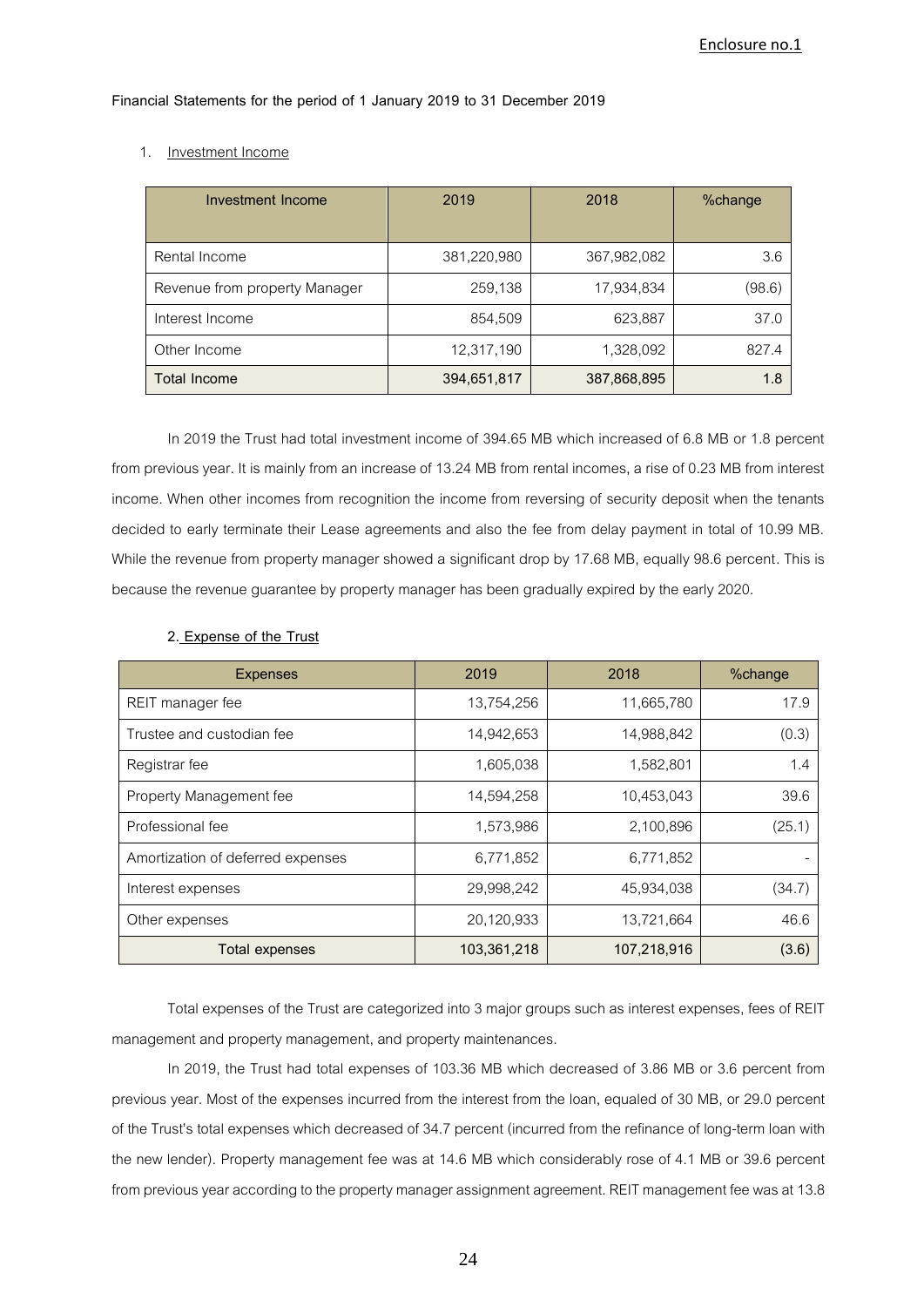MB which increased for 2.0 MB or 17.9 percent from previous year. Trustee and custodian fees were 14.9 MB. Registrar fee was 1.6 MB. Professional fees were 1.6 MB. Moreover, the amortization of deferred was 6.8 MB, or equaled 6.6 percent of its total expenses, this amortization related to the expense for the establishment of the Trust which is required to be amortized over a period of 5years. While other expenses of 20.1 MB which increased for 6.4 MB or 46.6 percent incurred from the major maintenance of one factory located in free zone of Amata City Rayong. After the renovation, it is already rented out to new tenant.

| Description (Unit:Baht)                            | 2019        | 2018         | %change |
|----------------------------------------------------|-------------|--------------|---------|
| Total Investment income                            | 394,651,817 | 387,868,895  | 1.8     |
| Total expense                                      | 103,361,218 | 107,218,916  | (3.6)   |
| Net investment income                              | 291,290,599 | 280,649,979  | 3.8     |
| Net realized gains on investments in securities    |             | 787,350      | (100.0) |
| Net realized gains (loss) investments              | 18,287,356  | (39,508,910) | 146.3   |
| Net income in net assets resulting from operations | 309,577,955 | 241,928,419  | 28.0    |

#### **3. Net Investment Income**

In 2019, the Trusthad net investment income of 291.3 MB which increased from previous year of 10.6 MB or 3.8 percent and had an increase in net assets resulting from operations of 309.6 MB which increased from previous year of 67.6 MB or 28.0 percent.

While the unrealised gain on investments was of 18.3 MB which mainly came from the accretion of investments in properties and leasehold rights at fair value of 1 4 . 8 MB from assessing by an independence appraiser using the income approach. Moreover, the Trusthad unrealized gains from the investments in securities of 3.5 MB.

#### **Financial Situation**

#### (1) Assets

On 31 December 2019, Trust had assets equaled to 4,980.9 million baht in total, which increased of 23.4 million baht or 0.5 percent from previous year. The significant items were:

- 3) Investments in properties and leasehold rights at fair value totaled of 4,691 million baht, increased of 14.8 million baht or 0.3 percent from previous year due to assessing by an independence appraiser using the income approach.
- 4) Investments in securities at fair value totaled of 204.7 million baht, increased of 3.5 million baht or 1.7 percent from previous year, which were the investment in Fixed Income Funds.
- 5) Cash at banks equaled to 77.5 million baht which increased of 8.8 million baht or 12.8 percent from previous year.
- 6) Deferred expenses of 3.1 million baht which were expenses related to the establishment of the Trust, requiring to be amortized over a period of 5years.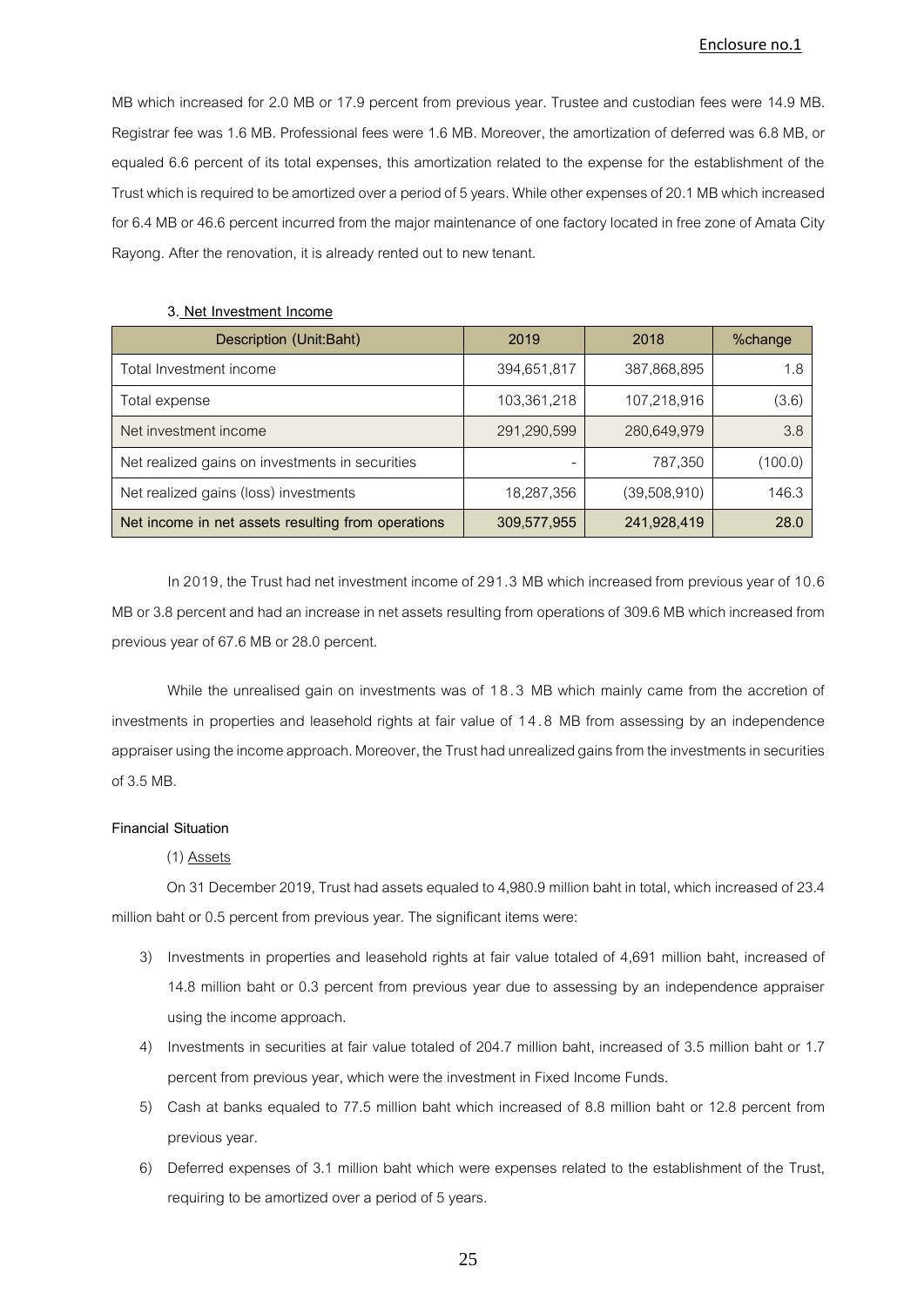## (2) **Liabilities**

On 31 December 2019, total liabilities of the Trust were 1,342.8 million baht which decreased of 14.2 million baht or 1.0 percent from previous year. The majority of liabilities were from a long-term borrowing of 1,200 million baht (89 percent of total liabilities) and the deposits from rental guarantee of 123.8 million baht or 9.2 percent of total liabilities. The Trust also had accounts payable and accrued expenses of 16.4 million baht or 1.2 percent of total liabilities.

## (3) **Net Assets**

On 31 December 2019, Net Assets Value (NAV) of the Trust was equal to 3,638.0 million baht which increased of 37.6 million baht or 1.0 percent from previous year. The Trust had fund registered and the capital from unitholders of 3,478.7 million baht and the retained earnings of 159.3 million baht. The Trust had net assets value per unit as of 31 December 2019 was at 10.1651 baht.

## **Agenda 4 To consider and acknowledge the distribution payment for the year 2019**

The Trust has the distribution policy following the Trust Deed in which the distribution to the unitholders shall not less than 90% of adjusted net profit and not over 4 times per fiscal year.

Due to the Trust's business performance from 1 January 2019 to 31 December 2019, the Trust has the net profit of 309.58 MB. The distributions in 2019 were made for 4times summarized as follows.

| No. | <b>Operating Results</b>            | Distribution payment | <b>Operating Results</b> |
|-----|-------------------------------------|----------------------|--------------------------|
|     |                                     | (Baht:Unit)          |                          |
|     | 1 January 2019 - 31 March 2019      | 0.200                | 10 June 2019             |
| 2   | 1 April 2019 - 30 June 2019         | 0.190                | 9 September 2019         |
| 3   | July 2019 - 30 September 2019       | 0.185                | 13 December 2019         |
| 4   | 1 October 2019 – 31 December 2019   | 0.170                | 20 March 2020            |
|     | Total Distribution payment per unit | 0.745                |                          |
|     | Distribution Payment Ratio          | 93.80%               |                          |

The record of the distribution payment to the Trust unitholders since the establishment of the Trust can be shown as below.

| Performance for the year                | 2019  | 2018  | 2017  | 2016  | 2015  | Total |
|-----------------------------------------|-------|-------|-------|-------|-------|-------|
| Total Distribution payment (Baht: unit) | 0.745 | 0.645 | 0.745 | 0.665 | 0.420 | 3.220 |
| Distribution Payment Ratio (%)          | 93.80 | 95.23 | 91.16 | 93.51 | 94.12 |       |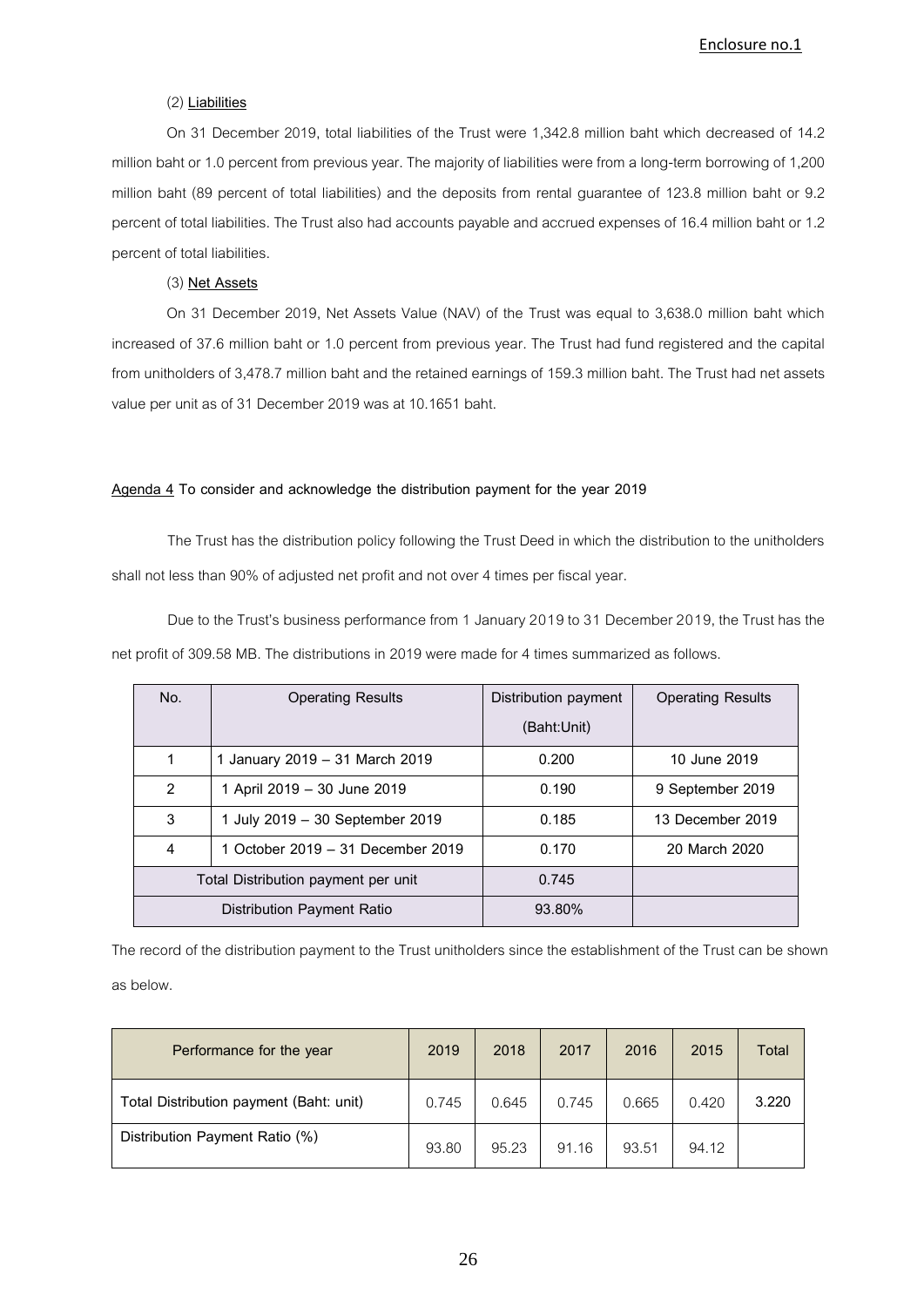**The number of the capital reduction The reduction in a par value (baht: unit) The Distribution Payment Date of capital reduction** No.1 0.17 28 March 2017 No. 2 0.11 28 March 2019 Total **0.28**

The record in paid-up capital reduction since the establishment of the Trust can be presented as below table.

The distribution payment in 2019 is in accordance with Trust Deed.

#### **Agenda 5 To consider and acknowledge the appointment of auditor and determination of remuneration for the**

#### **year 2020**

The Trust deemed that it is appropriate to appoint the auditor from EY Office Limited's name as follows to be the Trust's auditors for the year 2020:

- Ms. Supannee Triyanantakul, C.P.A. Registration No. 4498 and/or
- Ms. Watoo Kayankannavee, C.P.A. Registration No. 5423 and/or
- Ms. Isaraporn Wisutthiyan, C.P.A. Registration No. 7480

One of the abovementioned auditors would audit and opinion the financial statement of the Trust. In the case that the aforesaid auditors are unable to perform the duties, EY Office Limited shall provide other auditors of its office to audit accounts and express opinions on the Trust's financial statements instead of the aforesaid auditors. The biographies of the designed auditors are presented in the **Enclosure No.3**.

The REIT manager opinioned that EY Office Limited had properly performed the duties as an auditor for the Trust since the beginning. They have a rigid knowledge, experiences and skills on the Trust's auditing and no conflict of interest with the Trust. Thus, the REIT Manager would like to propose the unitholders to appoint the EY Office Limited as the auditors of the Trust for year 2020 with remuneration of 685,000 baht as same as in 2019.

If any unitholders have questions or inquiries, please contact us via email: ir@amatareit.com within 8 May 2020. The company the company will summarize and disclose all the questions and the answers via SETLink system and the website of the Trust : [www.amatareit.com](http://www.amatareit.com/) within 22 May 2020.

Furthermore, the unitholders can download the annual report of the year 2019 from our website or scan the QR code as below.

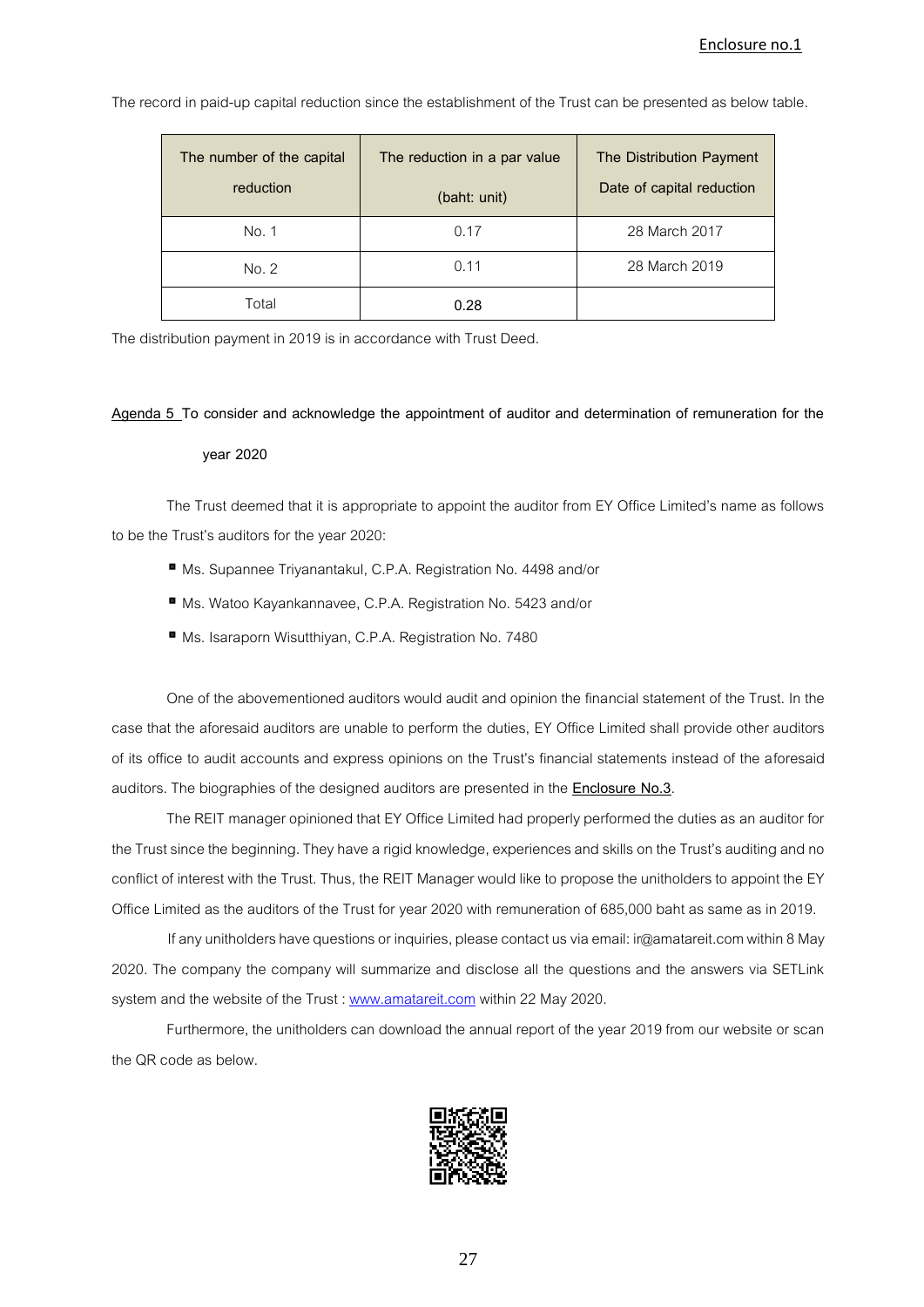In case, any unitholders wish to receive the annual report in a hard copy, please contact IR and Operation Department, Amata Summit REIT Management Co. , Ltd. Tel: +66 2 792 0000 ext. 415 or +662 792 0089, Fax: +66 2 318 1096, Email: ir@amatareit.com.

Respectfully yours,

Kant

(Ms. Karntima Charoenchaiprasert)

REIT Manager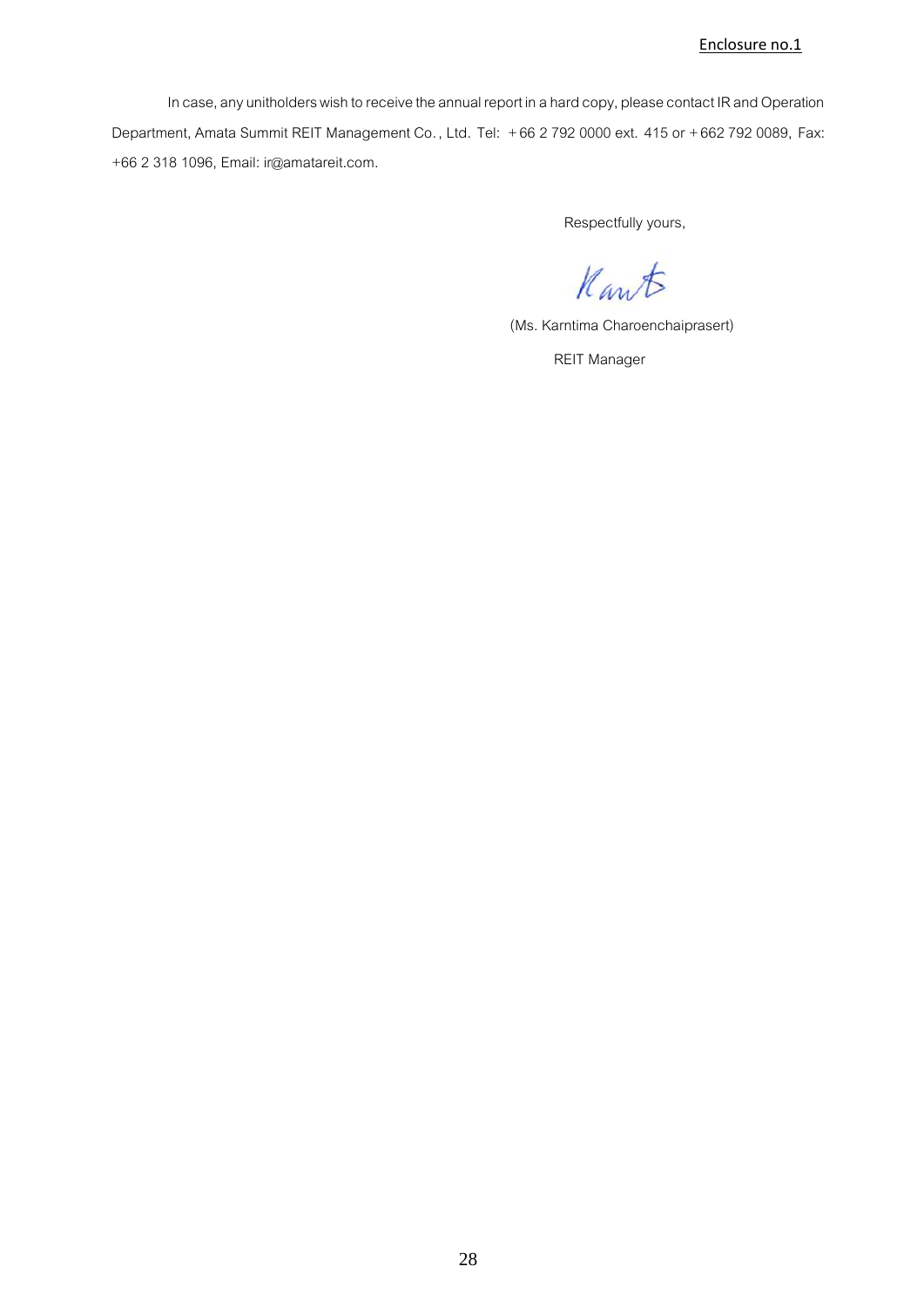Statement of Financial Position and Income Statement of AMATAR

for the year 2020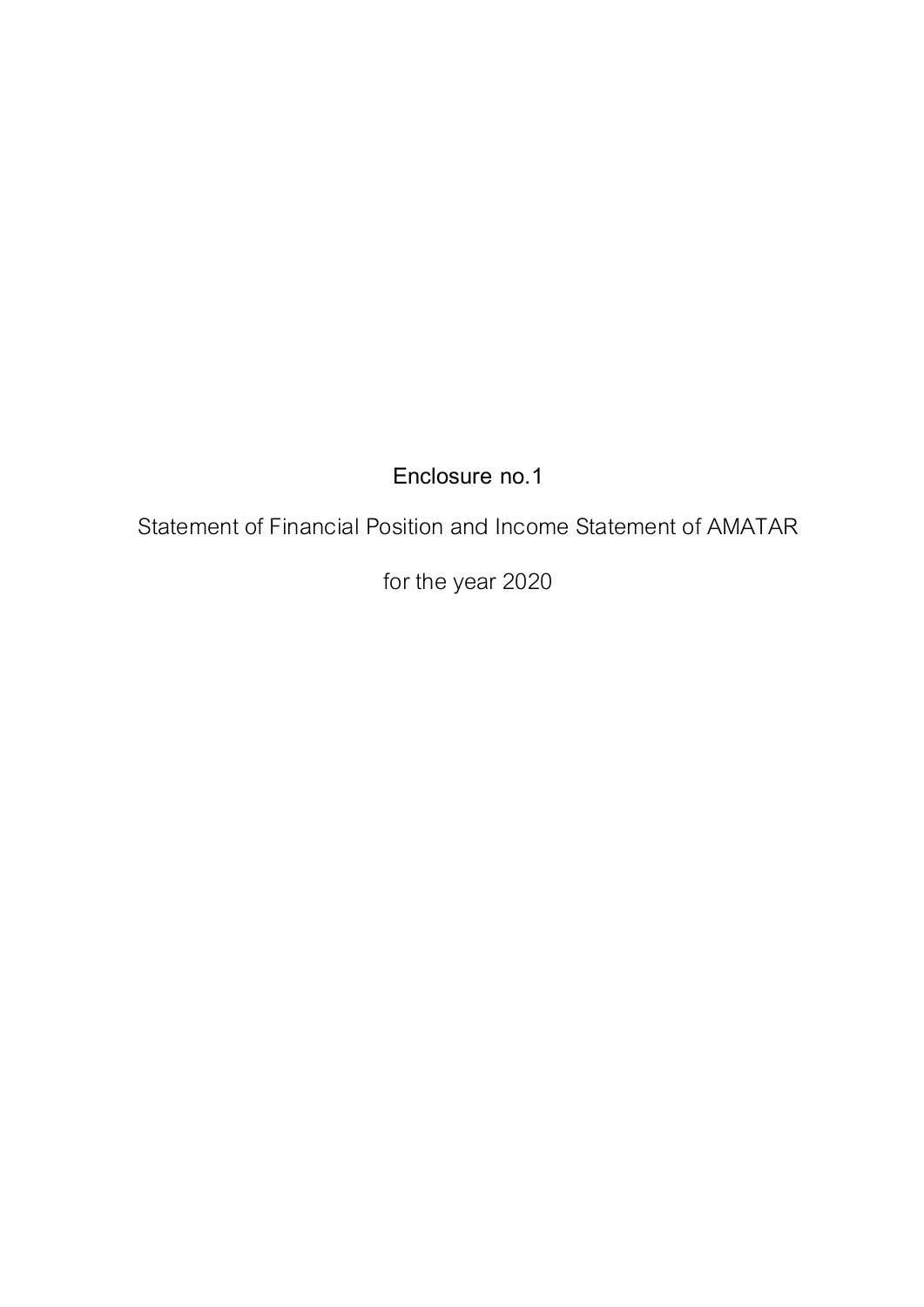## **Statement of Financial Position and Income Statement of AMATAR for the year 2020 (For the period from 1 January 2020 to 31 December 2020)**

## **1. Statement of Financial Position as at 31 December 2020**

|                                                              |               |        |               | (Unit: Baht) |
|--------------------------------------------------------------|---------------|--------|---------------|--------------|
| Description                                                  | 2020          | $\%$   | 2019          | $\%$         |
| Assets                                                       |               |        |               |              |
| Investments in securities at fair value                      |               |        |               |              |
| (at cost as of 31 December 2020: Baht 245,000,000            | 245,305,340   | 4.97   | 204,678,446   | 4.11         |
| and 31 December 2019: Baht 200,000,000)                      |               |        |               |              |
| Investments in properties and leasehold rights at fair value |               |        |               |              |
| (at cost: Baht 4,792,951,897)                                | 4,624,000,000 | 93.70  | 4,691,000,000 | 94.18        |
| Cash and cash equivalent                                     | 52,573,410    | 1.07   | 77,476,316    | 1.56         |
| Accounts receivable from interest                            | 124,533       | 0.00   | 19,319        | 0.00         |
| Accounts receivable from rental                              | 12,233,718    | 0.25   | 3,548,004     | 0.07         |
| Other accounts receivable                                    | 140,620       | 0.00   | 424,453       | 0.01         |
| Deferred expenses                                            | $\Omega$      | 0.00   | 3,079,751     | 0.06         |
| Other assets                                                 | 568,188       | 0.01   | 628,785       | 0.01         |
| <b>Total assets</b>                                          | 4,934,945,809 | 100.00 | 4,980,855,074 | 100.00       |
| Liabilities                                                  |               |        |               |              |
| Accounts payable and accrued expenses                        | 12,658,475    | 0.26   | 16,437,979    | 0.33         |
| Deposits from rental                                         | 124, 157, 670 | 2.51   | 123,833,923   | 2.49         |
| Rental revenue received in advance                           | 737,400       | 0.01   | 2,568,167     | 0.05         |
| Long-term loans                                              | 1,200,000,000 | 24.32  | 1,200,000,000 | 24.09        |
| <b>Total liabilities</b>                                     | 1,337,553,545 | 27.10  | 1,342,840,069 | 26.96        |
| Net assets:                                                  |               |        |               |              |
| Capital from unitholders                                     |               |        |               |              |
| 357,890,000 units of Baht 9.72 each                          | 3,478,690,800 | 70.49  | 3,478,690,800 | 69.84        |
| Retained earnings                                            | 118,701,464   | 2.41   | 159,324,205   | 3.20         |
| Net assets                                                   | 3,597,392,264 | 72.90  | 3,638,015,005 | 73.04        |
| liabilities and Net assets                                   | 4,934,945,809 | 100.00 | 4,980,855,074 | 100.00       |
| Net assets value per unit (Baht)                             | 10.0516       |        | 10.1651       |              |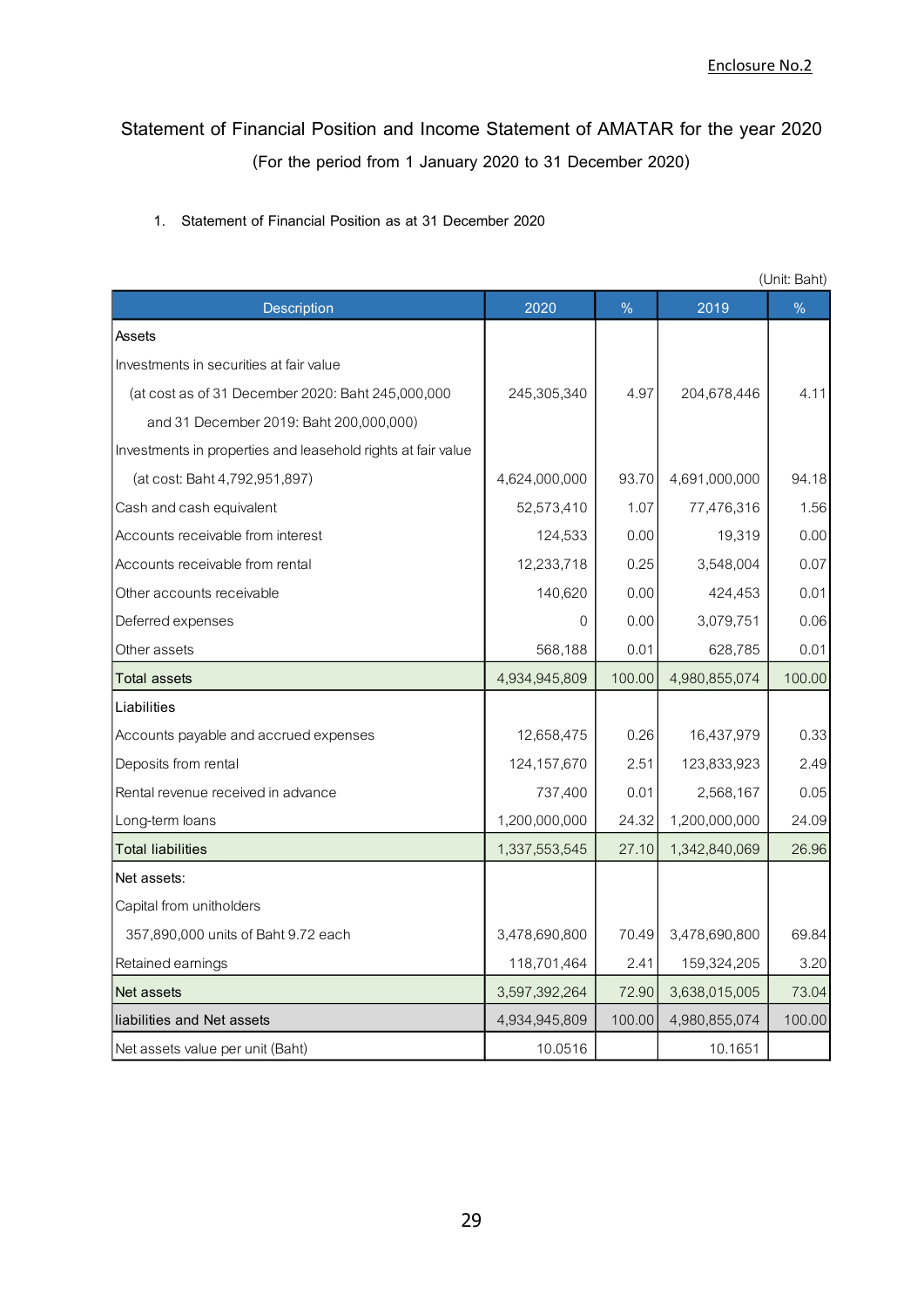**2. Income Statement for the year ended 31 December 2020**

| (Unit: Baht)                                               |              |               |                |               |
|------------------------------------------------------------|--------------|---------------|----------------|---------------|
| Description                                                | 2020         | $\frac{9}{6}$ | 2019           | $\frac{9}{6}$ |
| Investment income                                          |              |               |                |               |
| Rental income                                              | 360,235,894  | 99.03         | 381,220,980    | 96.60         |
| Revenue from property manager                              | $\Omega$     | 0.00          | 259,138        | 0.06          |
| Interest income                                            | 933,775      | 0.26          | 854,509        | 0.22          |
| Other income                                               | 2,585,568    | 0.71          | 12,317,190     | 3.12          |
| <b>Total income</b>                                        | 363,755,237  | 100.00        | 394,651,817    | 100.00        |
| Expenses                                                   |              |               |                |               |
| REIT management fee                                        | 16,219,051   | 4.46          | 13,754,256     | 3.48          |
| Trustee and custodian fee                                  | 14,994,421   | 4.12          | 14,942,653     | 3.79          |
| Registrar fee                                              | 1,278,491    | 0.35          | 1,605,038      | 0.41          |
| Property management fee                                    | 18,616,189   | 5.12          | 14,594,258     | 3.70          |
| Professional fees                                          | 1,275,803    | 0.35          | 1,573,986      | 0.40          |
| Amortisation of deferred expenses                          | 3,079,751    | 0.85          | 6,771,852      | 1.71          |
| Other expenses                                             | 8,690,646    | 2.39          | 20,120,933     | 5.10          |
| Finance cost                                               | 29,026,849   | 7.98          | 29,998,242     | 7.60          |
| <b>Total expenses</b>                                      | 93,181,201   | 25.62         | 103,361,218    | 26.19         |
| Net investment income                                      | 270,574,036  | 74.38         | 291,290,599    | 73.81         |
| Net gains (losses) on investments                          |              |               |                |               |
| Net realised gains on investments in securities            | 652,489      | 0.18          | $\overline{0}$ | 0.00          |
| Net gains (losses) on changes in fair value of investments | (66,694,660) | (18.34)       | 18,287,356     | 4.63          |
| Total net gains (losses) on investments                    | (66,042,171) | (18.16)       | 18,287,356     | 4.63          |
| Net increase in net assets resulting from operations       | 204,531,865  | 56.22         | 309,577,955    | 78.44         |

**3. Cash Flow Statements for the year ended 31 December 2020**

|                                                     |                 | (Unit: Baht)    |
|-----------------------------------------------------|-----------------|-----------------|
| <b>Description</b>                                  | 2020            | 2019            |
| Net cash from operating activities                  | 249,311,426     | 310,623,654     |
| Net cash used in financing activities               | (274, 214, 332) | (301, 813, 766) |
| Net increase (decrease) in cash and cash equivalent | (24,902,906)    | 8,809,888       |
| Cash and cash equivalent at the beginning of year   | 77,476,316      | 68,666,428      |
| Cash and cash equivalent at the end of year         | 52,573,410      | 77,476,316      |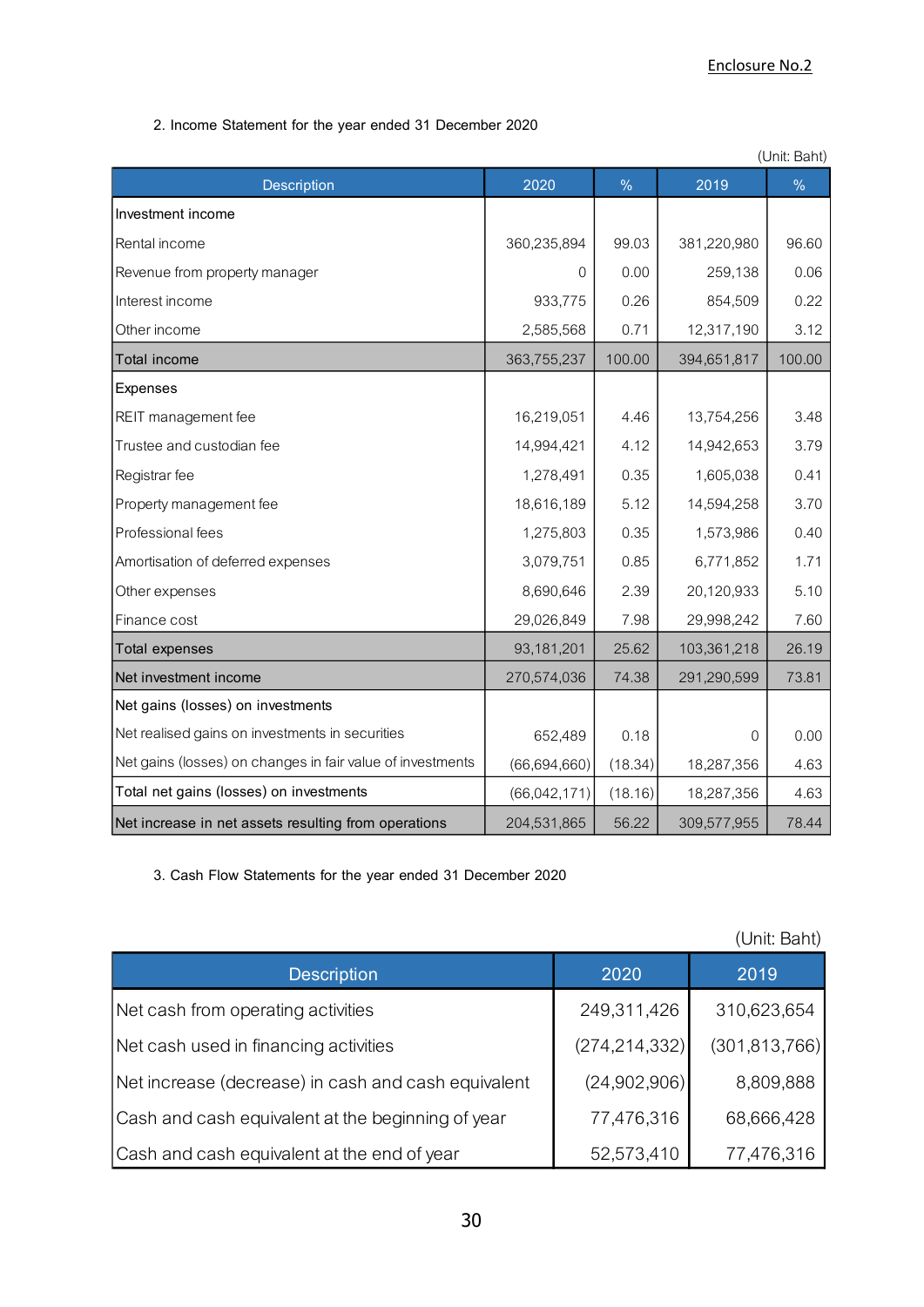Biographies of the Trust's auditors